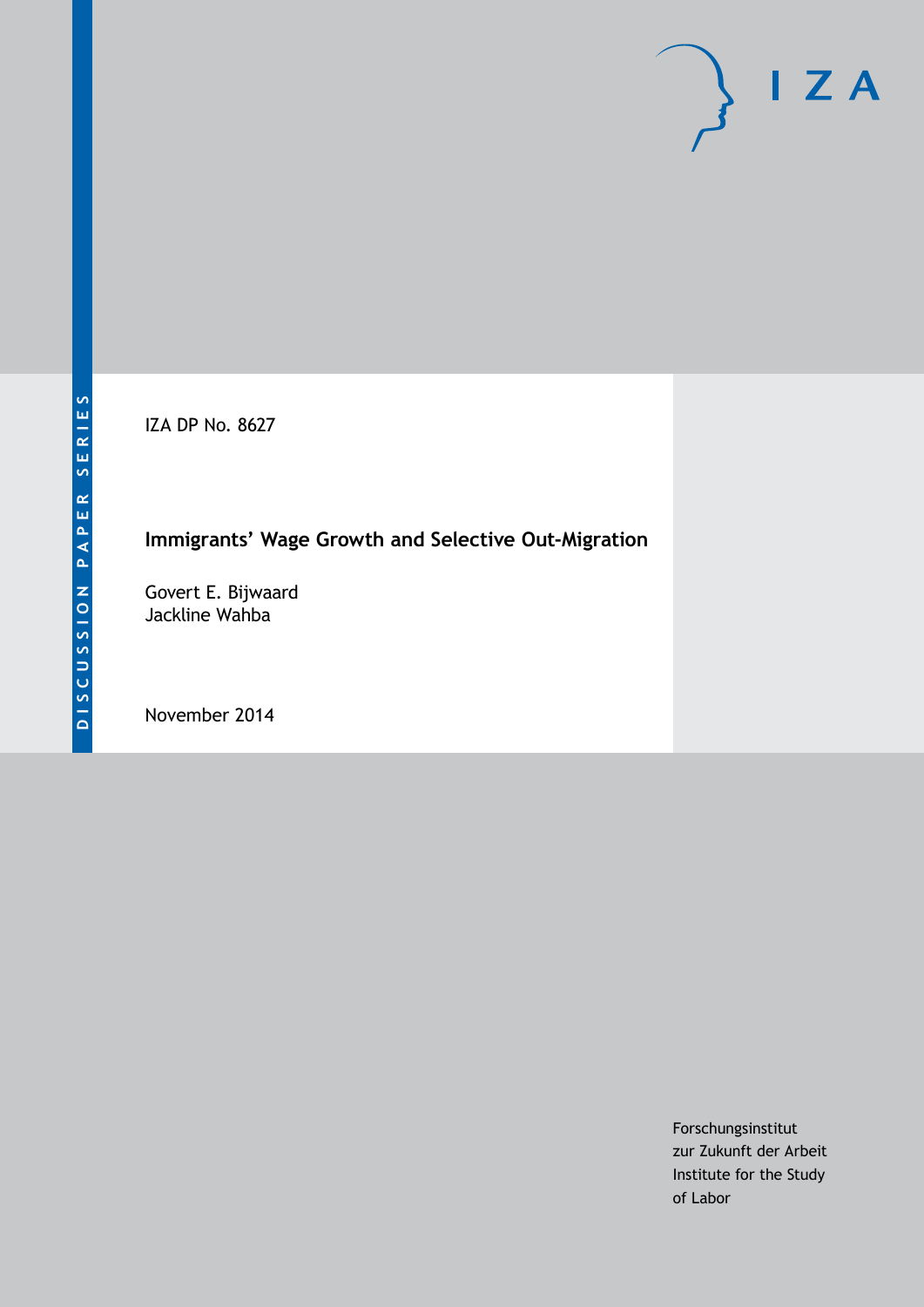# **Immigrants' Wage Growth and Selective Out-Migration**

# **Govert E. Bijwaard**

*Netherlands Interdisciplinary Demographic Institute (NIDI) and IZA*

# **Jackline Wahba**

*University of Southampton and IZA*

Discussion Paper No. 8627 November 2014

IZA

P.O. Box 7240 53072 Bonn Germany

Phone: +49-228-3894-0 Fax: +49-228-3894-180 E-mail: [iza@iza.org](mailto:iza@iza.org)

Any opinions expressed here are those of the author(s) and not those of IZA. Research published in this series may include views on policy, but the institute itself takes no institutional policy positions. The IZA research network is committed to the IZA Guiding Principles of Research Integrity.

The Institute for the Study of Labor (IZA) in Bonn is a local and virtual international research center and a place of communication between science, politics and business. IZA is an independent nonprofit organization supported by Deutsche Post Foundation. The center is associated with the University of Bonn and offers a stimulating research environment through its international network, workshops and conferences, data service, project support, research visits and doctoral program. IZA engages in (i) original and internationally competitive research in all fields of labor economics, (ii) development of policy concepts, and (iii) dissemination of research results and concepts to the interested public.

<span id="page-1-0"></span>IZA Discussion Papers often represent preliminary work and are circulated to encourage discussion. Citation of such a paper should account for its provisional character. A revised version may be available directly from the author.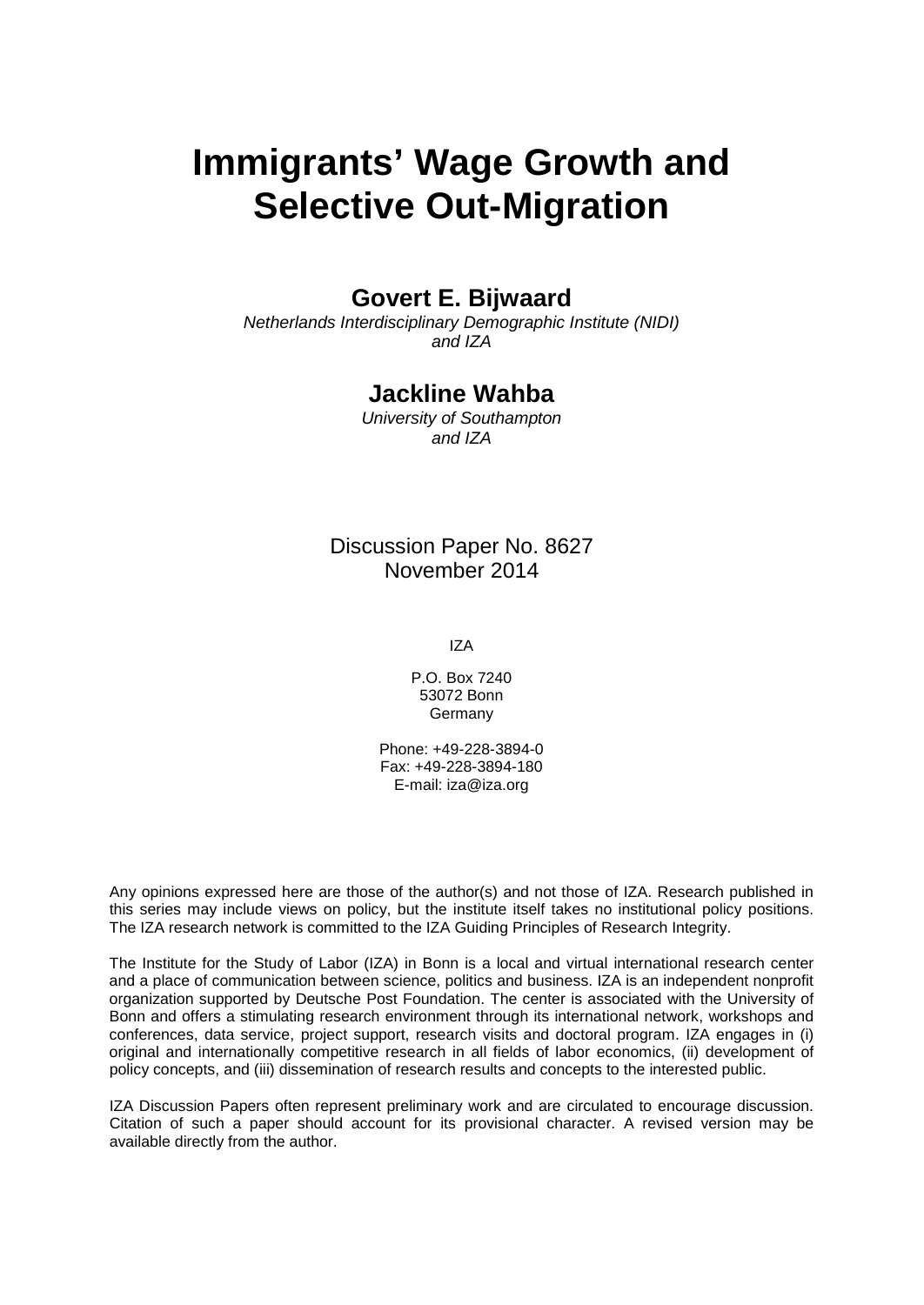IZA Discussion Paper No. 8627 November 2014

# **ABSTRACT**

# **Immigrants' Wage Growth and Selective Out-Migration[\\*](#page-1-0)**

This paper examines immigrant wage growth taking into account selective out-migration using administrative data from the Netherlands. We also take into account the potential endogeneity of the immigrants' labor supply and their out-migration decisions on their earning profiles using a correlated competing risk model, but we also use standard estimations as done in previous literature. We distinguish between two types of migrants: labor and family migrants given their different labor market and out-migration behavior. We find that simple models lead to biased estimates of the wage growth of immigrants. Controlling for the selective out-migration and endogeneity of labor supply, we find that labor out-migrants are positively selected but family out-migrants are negatively selected. Furthermore, the findings underscore the importance of taking into account the endogeneity of labor supply and outmigration when estimating immigrants' wage growth.

JEL Classification: F22, J61, C41

Keywords: migration dynamics, labor market transitions, competing risks, immigrant assimilation, income growth

Corresponding author:

Govert E. Bijwaard Netherlands Interdisciplinary Demographic Institute (NIDI-KNAW/University of Groningen) PO Box 11650 2502 AR The Hague The Netherlands E-mail: [bijwaard@nidi.nl](mailto:bijwaard@nidi.nl)

Financial support from the NORFACE research programme on Migration in Europe – Social, Economic, Cultural and Policy Dynamics and the Economic and Social Research Council [RES-167- 25-0678] is gratefully acknowledged. We thank Statistics Netherlands, Han Nicolaas in particular, for data support.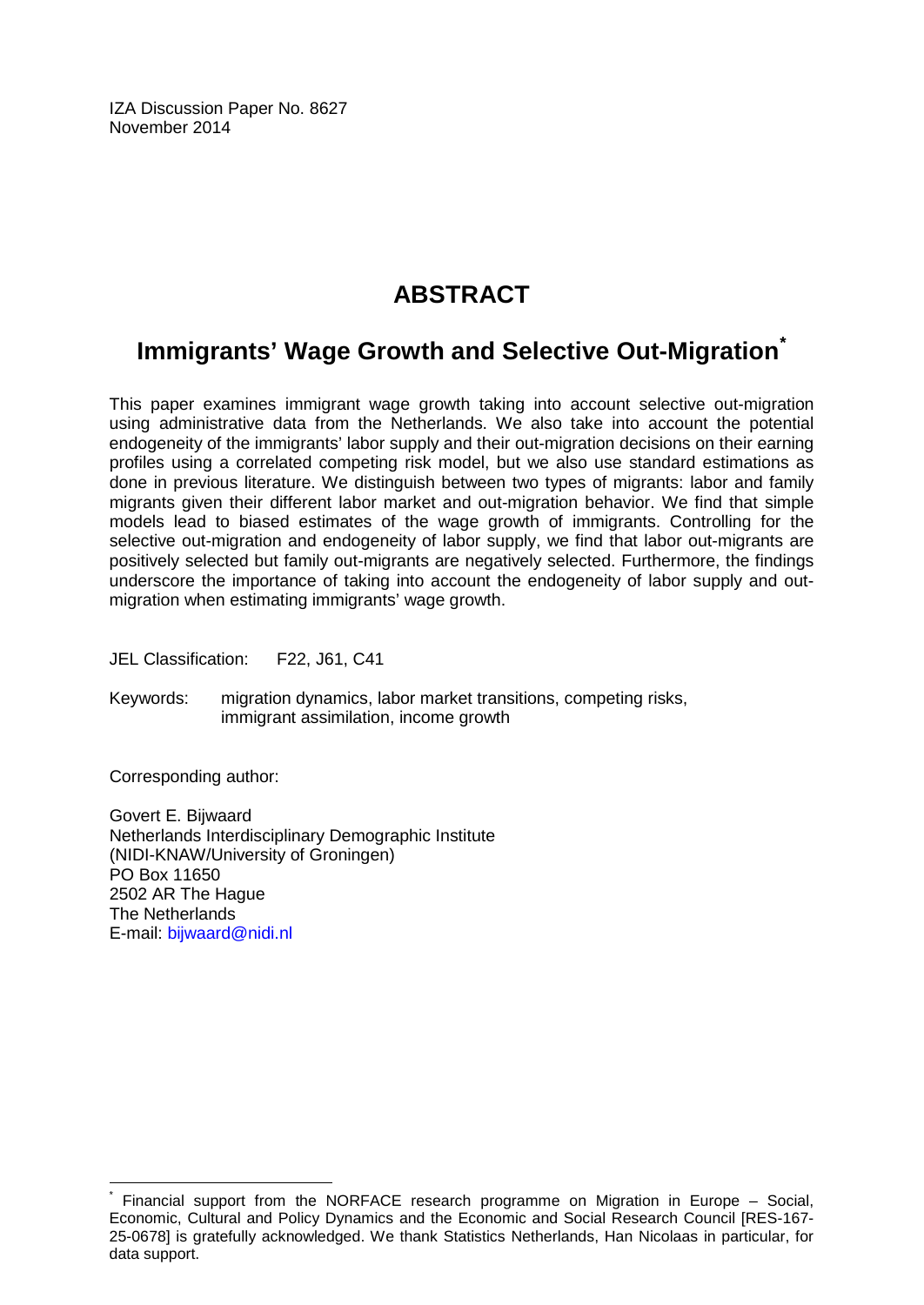### 1 Introduction

How do immigrants fare in the host country? Many studies are concerned with whether immigrants assimilate in the labor market over time. Not surprisingly, this is driven by the public interest in whether immigrants are a burden on the fiscal system or if they are contributors to the welfare state. In particular immigrants' earning profiles are commonly used as a measure of their success and contribution to the economy. A sizable literature has examined immigrant performance in the host country focusing on immigrant earnings growth. This literature has evolved enough to deal with several empirical challenges namely, disentangling the effect of migrant age at arrival, cohort effects and time effects. Hence, the earlier studies based on cross-sectional data e.g. Chiswick (1978) and Borjas (1985), find that immigrants experience rapid wage growth over time. In contrast, those using longitudinal or panel data typically find smaller immigrant' wage growth (Hu, 2000; Lubotsky, 2007). However, a well-known and long-recognized problem within this literature is the nonrandom out-migration bias. The major challenge faced by these studies in tackling out-migration selectivity is the absence of administrative data collected by immigration authorities, where information on outmigration is observed rather than inferred from attrition from survey samples (e.g. Pischke 1992). To some extent, recent papers by Abramitzky et al (2012) and Biavaschi (2012), try to circumvent this challenge by using repeated census data of both the sending and the host country. Yet, again this is problematic if not all migrants (returnees) are identified in the host (sending) country census and different definitions of education are used in the sending and the host country.

This paper aims to address this gap in the literature by examining immigrant wage growth taking into account the out-migration selection. We use administrative data from the Netherlands, where we observe all immigrants who have entered the country between 1999 and 2007, and their motive for migration: whether for labor migration or otherwise, the timing of return in case of out-migration, and the exact detailed (monthly) information on their labor market status and income since their arrival. This enables us to better understand how selective out-migration influences immigrant wage growth.

We also address an additional challenge that has been overlooked in this literature; namely, that out-migration might be related to the level of immigrant earnings: migrants leave because of their wage levels or wage growth. On one hand it could be the unsuccessful ones who leave because of a lack of employment and negative wage growth, or it could be the successful migrants who, having experienced positive wage growth and having reached their target savings, decide to leave. Hence, our main contribution is to address this potential endogeneity in the out-migration selection. We take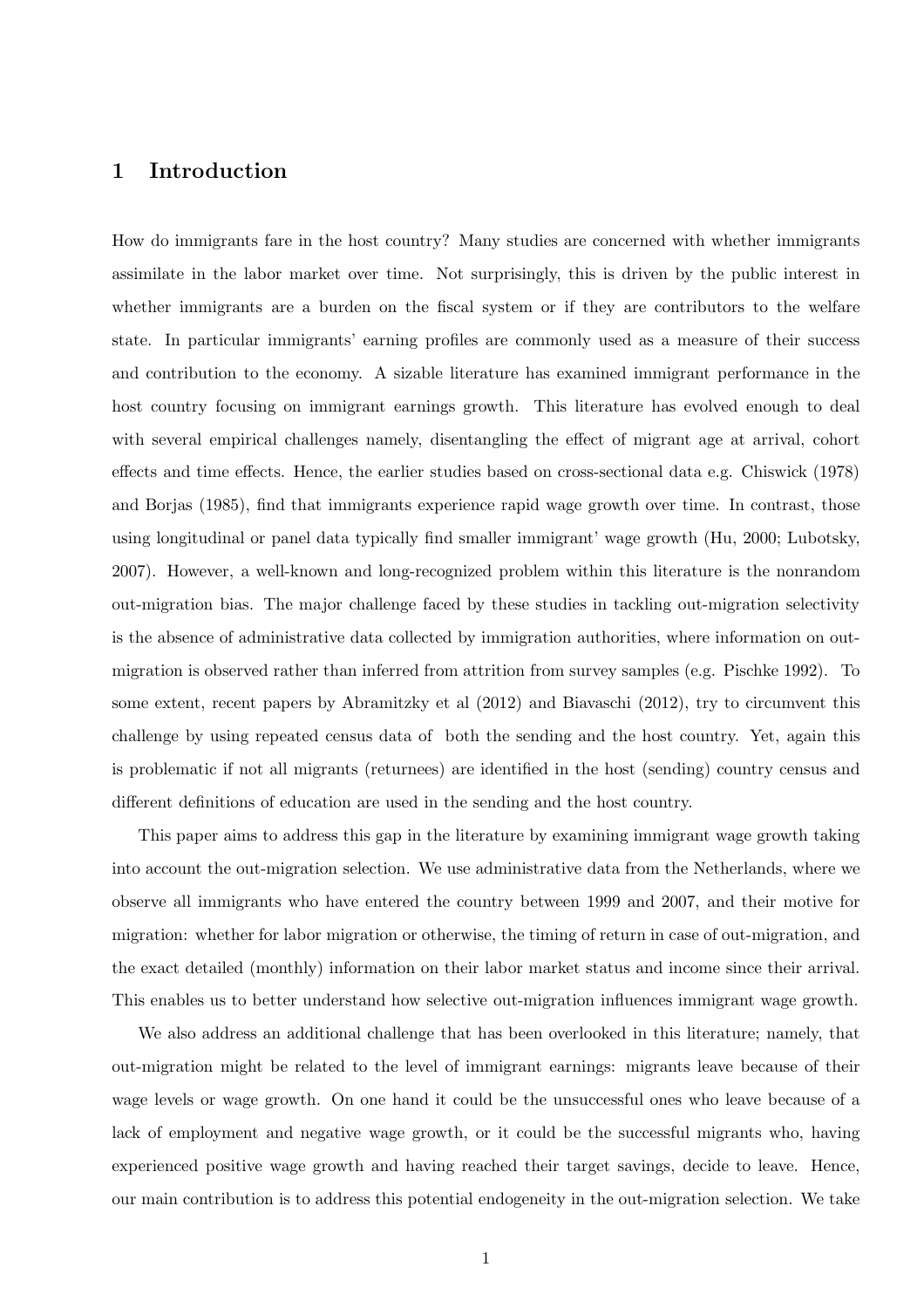into account the correlation between three important factors which has not been considered before: the labor market status of the migrant since arrival, her wages in the country of immigration and the out-migration decision as they can all affect the estimated wage growth of current immigrants. We do not assume as previously done in the literature, and noted by Dustmann and Görlach  $(2014)$ , that immigrants' decisions on labor supply are not determined by their out-migration plans.

Furthermore, different types of migrants, for example, labor migrants and family migrants, behave differently in the labor market and when it comes to out-migration. Census data and standard panel surveys do not distinguish between migrant types. Hence, previous studies have not been able to distinguish between the behavior of different types of migrants, in particular labor versus family migrants. In the Netherlands, as in other European countries, family migrants represent a higher proportion of total migrants. For example, about 23% of all non-Dutch immigrants, in the age group 18 - 64, are labor migrants and 25% are family migrants. Our data allow us to distinguish between those two potentially different types of migrants who might experience different wage trajectories and different patterns of out-migration selection and if aggregated as one group might potentially create biased results.

There are several reasons for the importance of accurately measuring immigrant earnings growth, which is usually seen as a measure of their success and assimilation. Many fear that immigrants will be a drain on the welfare system if they are not successful in the host country. Secondly, the economic status of immigrants is an important source of income inequality and poverty persistence in host countries.

Our empirical strategy is to adopt a correlated multistate model (CCRM) to estimate immigrant earnings growth and address the endogeneity of wages, labor market status and out-migration selection taking into account the unobserved heterogeneity among immigrants. We first follow the previous literature and adopt a similar approach by estimating simple Mincerian wage equations (and Heckman corrected wage equations) using standard types of data to compare those estimates to those obtained from our preferred model (CCRM). We use our data to construct the three main types of data used by previous studies namely (i) survey cross sectional data, (ii) repeated cross section data and (iii) panel data. We limit our analysis to the first migration spell; i.e. we do not include repeat migrants who left the Netherlands and then came back. Our findings suggest that ignoring out-migration selectivity biases the estimates of immigrants' wage growth but in a non-monotonic way: it overestimates wage growth in the early years of migration and underestimates it in later years. Furthermore, our results highlight the importance of taking into account the endogeneity of the labor supply and out-migration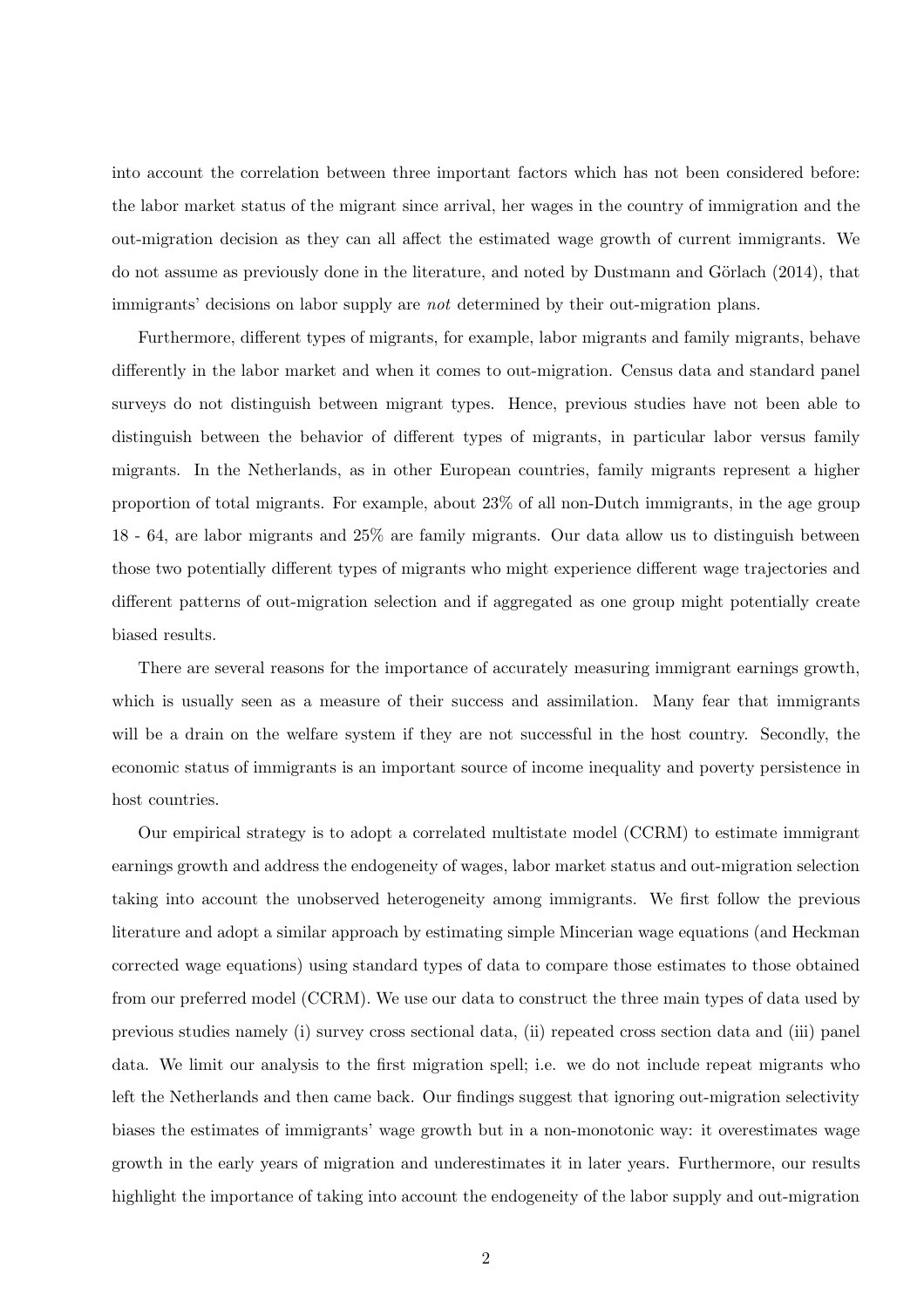when estimating immigrant earnings profiles.

The outline of the paper is as follows. In Section 2, we present the data and discuss the main characteristics of recent migration to the Netherlands, before summarizing the main theoretical and empirical literature on immigrant earnings growth in Section 3. Section 4 provides the results of estimating immigrant earnings as previously done in the literature by using similar (constructed) data. Section 4.5 introduces our correlated multistate model (CCRM) which takes the endogeneity of wages, labor market status and out-migration selection into account. Section 5 distinguishes between various migrant groups: it presents the estimates for labor vs. family migrants, compares the findings by main region and country of origin and finally provides the estimates of immigrant earnings profiles by initial income. The last section concludes.

# 2 Administrative panel data on the population of immigrants to the Netherlands

All legal immigration by non-Dutch citizens to the Netherlands is registered in the Central Register of Foreigners (Centraal Register Vreemdelingen, CRV), using information from the Immigration Police (Vreemdelingen Politie) and the Immigration and Naturalization Service (Immigratie en Naturalisatie Dienst, IND). It is mandatory for every immigrant to notify the local population registrar immediately on arrival in the Netherlands if he or she intends to stay for at least two-thirds of the forthcoming six months. The data comprise the entire *population* of immigrants who entered during our observation window of 1999 - 2007, and after merging it with other administrative registers we obtain a panel.

In addition to the date of entry and exit, the CRV also records the migration motive of the individual. Either the motive is coded according to the visa status of the immigrant, or the immigrant reports the motive on registration in the population register. Statistics Netherlands distinguishes between the following motives: labor-migrants, family migrants, student immigrants, asylum seekers (and refugees), and immigrants with other motives. Note that EU-citizens are required to register in The Netherlands, just as natives are. See Bijwaard (2010) for an extensive descriptive analysis of the various migration motives. We focus on the two main migration motives: labor and family migrants. In particular, about 23% of all non-Dutch immigrants in the age group 18 - 64 are labor migrants and 25% are family migrants. As it is possible that the official migration motive does not always match with the true intention of the migrants, we further require that labor migrants are employed in the Netherlands within three months of their entry.

The immigration register is linked by Statistics Netherlands to the Municipal Population Registry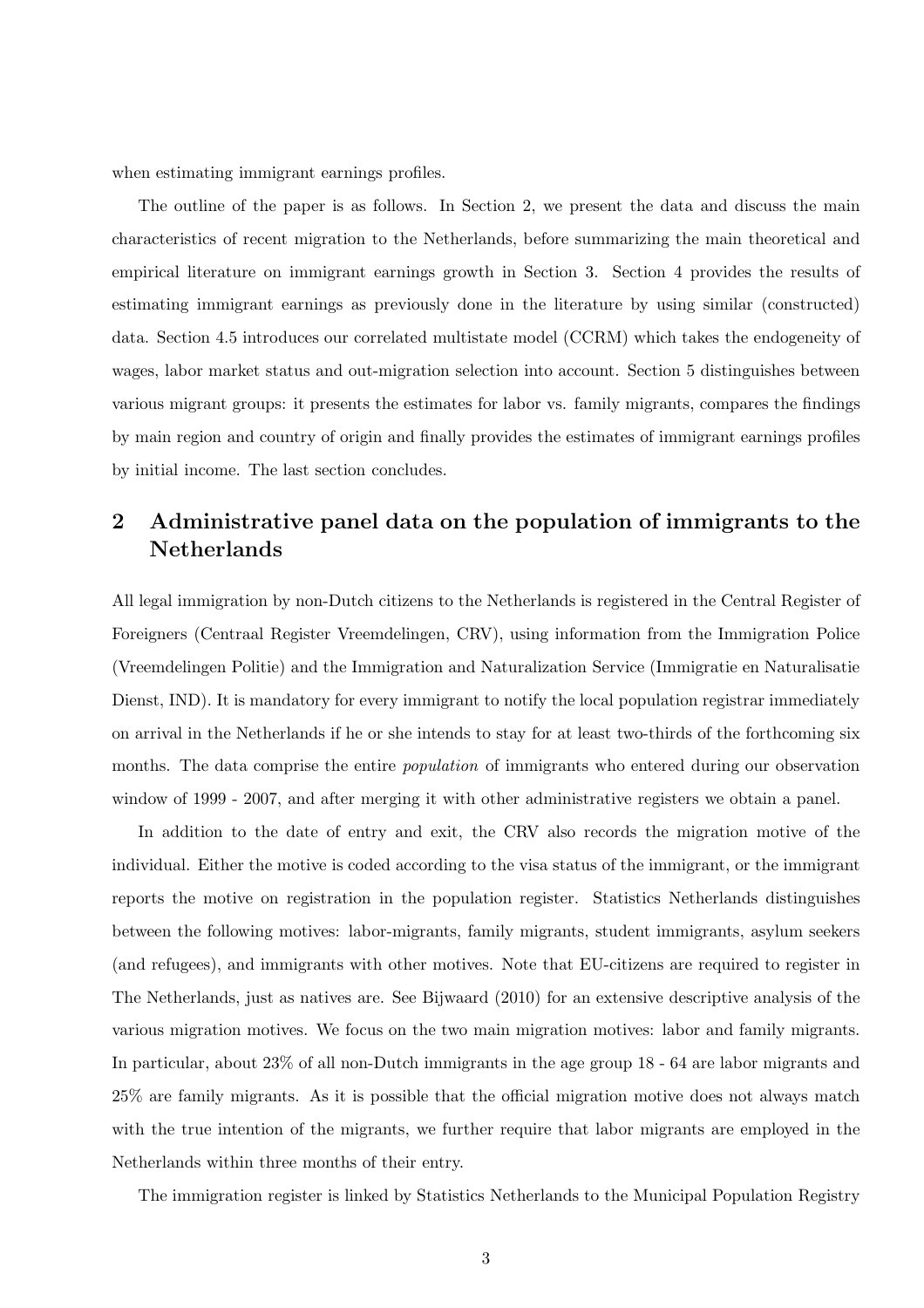(Gemeentelijke Basisadministratie, GBA) and to the Dutch Social Statistical Database (SSD). The GBA contains basic demographic characteristics of the migrants, such as age, gender, marital status and country of origin. From the SSD we have monthly information on the labor market status, income, industry sector, housing and household situation. To capture the economic conditions of the country of origin, we use annual GDP per capita and GDP growth rate by country of origin from the World Bank, World Development Indicators.

#### 2.1 Descriptive statistics

First, we provide an overview of our data which are comprised of 194,775 immigrants: 92,893 labor immigrant and 101,882 family immigrant. Almost 53% are women, 64% are married and 70% are younger than 35 years of age. Table 1 shows immigrant income growth over time spent in the host country. Column 1 shows the average income for all the immigrants, whilst Column 2 shows the average income for migrants with positive income only; i.e. exclude migrants with zero income. Column 3 displays our group of interest, namely employed migrants (with positive income) only. The first row shows average income at time of arrival in the Netherlands. The second row presents the last observed income which includes the last income of those who left. Row three displays the income at the end of our observation window  $1/1/2008$ , and thus captures stayers only, followed by the average income for years since migration (YSM). There are a number of interesting observations to note. First, the average income for all migrants is lower at the time of entry than at the time of last observed or at the end of our observation window. However, for those migrants employed with positive earnings, their average income before returning (last observation) tends to be higher than at the time of entry or at the end of the observation window suggesting that high earners are likely to leave hence also the average income of remaining migrants seems to decline over time (with YSM). It is important to note that those descriptive statistics confound both the cohort and time effects.

## 3 Theoretical and empirical background

The success of immigrants in the labor market is commonly measured by the growth in their earnings. A key issue in the debate on migration is whether immigrants contribute to or take from the welfare system. Typically immigrants with low wages are net receivers and those with high wages are net contributors. In this respect the evolution of the income of the immigrants over their migration cycle is the most relevant indicator of the economic performance.

Immigrants, when they first arrive in the new host country, often lack country-specific human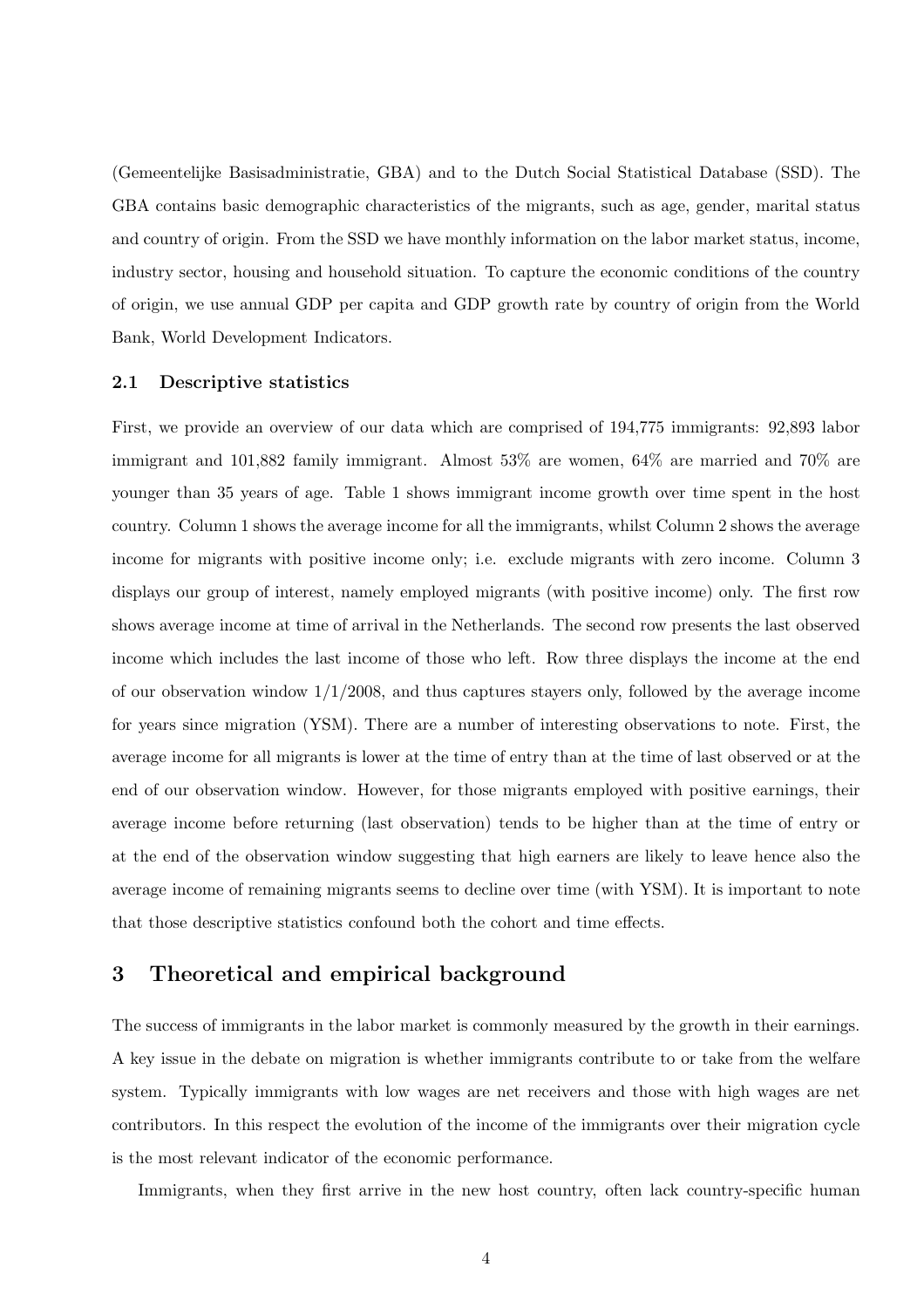|                  | Average         | Average $(>0)^a$ | Average $(>0, E_{\overline{\text{mp}}})^5$ |
|------------------|-----------------|------------------|--------------------------------------------|
| entry            | $\in$ 1375      | $\in$ 3198       | $\in$ 3238                                 |
| last observation | €1630           | $\in$ 3122       | $\in$ 3451                                 |
| observation end  | €1988           | $\epsilon$ 2985  | $\in$ 3311                                 |
| YSM              |                 |                  |                                            |
| $0-1$ year       | $\in$ 2571      | $\epsilon$ 3741  | $\in$ 3791                                 |
| $1-2$ year       | $\in$ 2395      | $\epsilon$ 3674  | $\in$ 3351                                 |
| $2-3$ year       | $\in 1949$      | $\in$ 3279       | $\epsilon$ 3594                            |
| $3-4$ year       | $\in$ 1989      | $\in$ 3133       | $\in$ 3536                                 |
| $4-5$ year       | $\epsilon$ 1802 | $\in$ 2813       | $\in$ 3220                                 |
| $5-6$ year       | $\epsilon$ 1626 | $\in$ 2456       | $\epsilon$ 2798                            |
| $6-7$ year       | $\in$ 1817      | $\in$ 2631       | $\epsilon$ 3006                            |
| $7-8$ year       | $\in$ 1791      | $\in$ 2543       | $\in$ 2849                                 |
| $8-9$ year       | $\epsilon$ 1796 | $\epsilon$ 2525  | $\in$ 2929                                 |

Table 1: Descriptive statistics income

<sup>a</sup> Only for migrants with positive income.

<sup>b</sup> Only for employed migrants with positive income.

capital—such as knowledge about the labor market, and language skills. More time spent in the host country is assumed to lead to more human capital investment that is likely to increase the productivity of immigrants and enable them to progress up the earnings ladder. The effect of years since migration is expected to have a positive effect on immigrant earnings, given such investments in host country specific human capital. This investment process explains the relatively rapid rates of growth in immigrant earnings observed in cross section studies: The seminal work, Chiswick (1978), provided the first insights about that relationship using cross-section estimates, assuming though that the unobserved characteristics of the immigrants are stable over time. However, the positive impact of the years-since-migration variable in cross-sectional earnings equations captures both the quality of earlier immigrant cohorts as well as the increase in the host specific human capital. Subsequent work by Borjas (1985) and LaLonde and Topel (1992) using repeated cross sections are able to identify the cohort effect but assume that the time effects are the same for natives and immigrants. Finally, repeated census data are still problematic as the estimate of the cohort fixed effects is a mixture of earnings of those who stay and those who leave.

The use of longitudinal data on earnings histories has helped to overcome some of the limitations of the previous literature on immigrant earnings assimilation (e.g. Hu (2000) and Lubotsky (2007)). Nonetheless, in assessing the economic performance of immigrants it is often unaccounted for that many migrants leave the host country, or if acknowledged little is done about it given the lack of adequate data. Dustmann and Görlach (2014) provide an excellent review of the potential biases and identifying assumptions associated with the various types of data adopted in the literature and their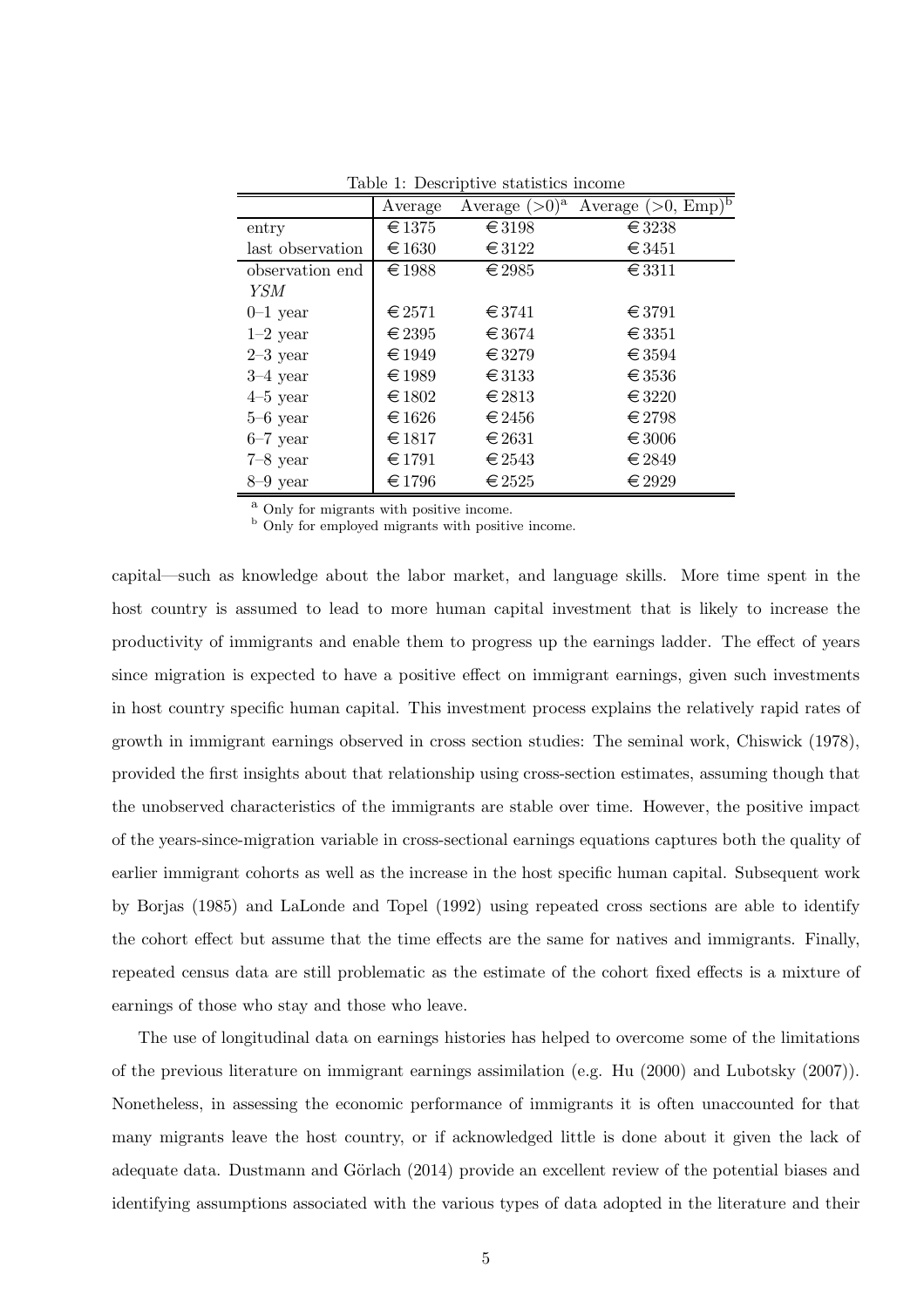impacts on the estimates of immigrant earnings profiles. The level of out-migration has been high for both the US and many European countries. Jasso and Rosenzweig (1982) report that between twenty and fifty percent of legal immigrants re-emigrated from US in the 1970s. Bijwaard (2010) reports return probabilities between 25% and 50% within five years since immigration, depending on the migration motive, for migrants entering the Netherlands in 1995-2003. Similar numbers have been found for other Western European countries, see e.g. Edin et al. (2000) for Sweden, Jensen and Pedersen (2007) for Denmark and Dustmann (1995) for Germany. Despite the knowledge that many migrations are temporary the majority of the literature on migration still (implicitly) assumes migrations are permanent (see e.g. Chiswick 1978, Massey et al. 1993 and Borjas 1999). When many migration decisions are temporary and the migrants that re-migrate are more (less) successful than the migrants that remain in the country, ignoring such selective out-migration will under(over) state the economic performance of the original immigrants who have stayed.

One important aspect affecting immigrant behavior is that economic decisions related to the labor market are usually made in conjunction with return migration decisions. Thus, the out-migration might be endogenously determined with the labor market status and income growth. This is another empirical challenge that has not been addressed in the wage growth literature. To our knowledge the only paper that studies the influence of individual labor market changes on the return decision is Bijwaard and Wahba (2014) which has a different focus, namely whether the high or low income immigrants leave faster. A related paper by Bijwaard et al. (2014) uses a timing of events model to control for the endogeneity of labor market changes to examine the impact of unemployment on return migration. They find that unemployment induces labor migrants to return and re-employment makes the migrants more prone to stay. However, neither of these papers study wage growth. Indeed, our current paper's contribution is in adopting a correlated multistate model (CCRM) to estimate immigrant earnings growth and addressing the endogeneity of wages, labor market status and outmigration selection taking into account the unobserved heterogeneity among immigrants. In order to show the significance of the type of data used on the estimates of immigrant earnings profile, we follow the standard literature and treat our data as single cross section, repeated cross section and a panel before using the administrative longitudinal data of the full immigrant population at our disposable.

### 4 Estimating wage growth of immigrants

In Section 4.1 we follow the earlier literature and construct three types of data all of which ignore outmigration. First, we assume that we observe a 'survey' conducted at  $1/1/2008$  containing all the recent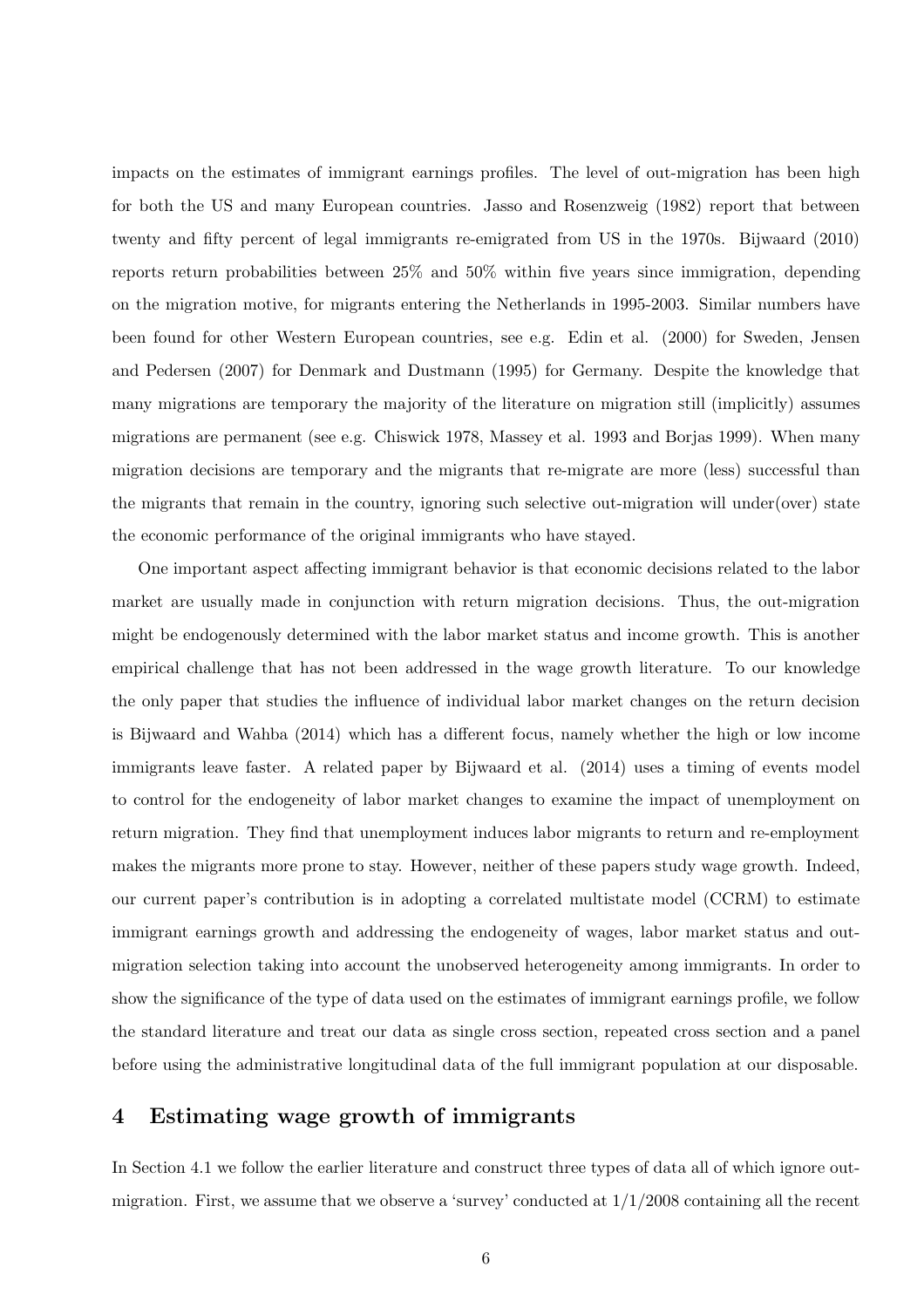migrants who entered between  $1/1/1999$  and  $31/12/2007$  and who are in the country on  $1/1/2008$ . Assuming a survey implies that we only observe their current (monthly) income, employment status and all other relevant individual characteristics. We know the entry date and we derive from that the years-since-migration variable. Based on these data we obtain OLS estimates and estimates from a Heckman selection model that corrects for self-selection into employment. In Section 4.2 we assume we observe only those immigrants who are in the country on January  $1<sup>st</sup>$  of each year, 1999-2008. These are repeated cross section data. In this setting we know when the migrant arrived, but ignore that we have repeated observations of the same individual. Based on these data we estimate an OLS, and an OLS Heckman selection model. In Section 4.3 we assume that we observe for all the stayers, those immigrants still in the country at the end of the observation window, the monthly employment and income history (and the history of other relevant migrant characteristics). Based on these panel data we obtain the fixed effects (FE) estimates for migrants. In Section 4.4 we use the full history of the stayers and estimate a correlated multistate model with three labor market states. In Section 4.5 we include all the migrants and extend the correlated multistate model with an absorbing living-abroad state to capture selective out-migration.

#### 4.1 Survey data

Our starting point is replicating the standard methodology used by previous studies e.g. by Chiswick (1978) and use a (constructed) cross section dataset. It is standard practice in the literature to estimate the wage growth of immigrants considering only those migrants who are still in the country by the end of the observation window which in our case is  $1/1/2008$ . These migrants have stayed for maximum 9 years in the country. The standard wage equation is:

$$
\ln W = \theta_0 + \sum_{h=1}^{8} \theta_h Y S M_h + \theta X + u_w, \qquad (1)
$$

where  $YSM_h$  is years-since-migration dummies and X is other control variables that influence the wage, like gender, sector, and age. To control for the cohort effect we use the unemployment rate in the Netherlands at time of entry. We assume that the errors are normally distributed,  $u_w \sim \mathcal{N}(0, \sigma^2)$ .

Of course, we only observe wages for those migrants who are employed at the end of the observation window. A standard procedure to correct for the (possible) selection into employment of the migrant is to use a Heckman selection model in which we add the selection equation

$$
E^* = \gamma_x X + \gamma_z Z + u_e. \tag{2}
$$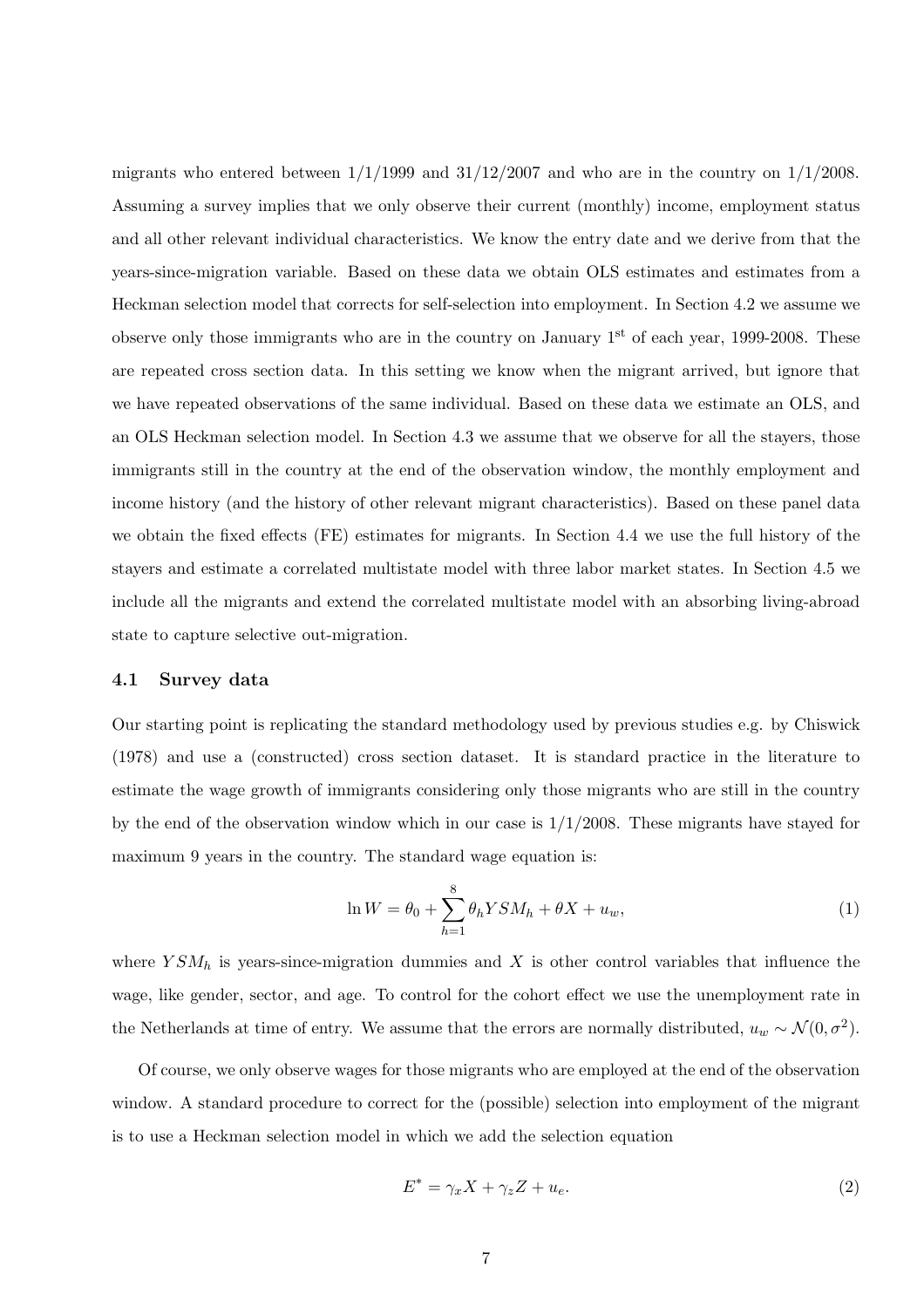A migrant is employed,  $E = 1$ , when  $E^* > 0$  and  $u_e \sim \mathcal{N}(0, 1)$  and  $corr(u_w, u_e) = \rho$ . In the selection equation we add the instrumental variables married, divorced and number of children.

First, we assume that we only have a 'survey' conducted at the end of our observation window. This survey contains information on all migrants who are still in the country at that moment. We ignore the longitudinal nature of our data and pretend we only observe the information at 1/1/2008. However, for every immigrant we do observe the day of entry, which allows us to calculate the yearssince-migration. Table 2 shows the OLS and Heckman selection estimates based on the assumption that we only have such survey data available. In both cases, years-since-migration (YSM) has a significant positive impact and, on average, the coefficients are smaller once we control for the participation/employment decision. Overall, those results suggest that immigrant wages have grown over time, but not monotonically.

Table 2: Impact of years-since migration (YSM) on log-wage of migrants, survey data

|                  | $_{\rm OLS}$       | Heckman      |
|------------------|--------------------|--------------|
| YSM2             | $0.074**$          | $0.074**$    |
|                  | (0.013)            | (0.013)      |
| YSM3             | $0.152^{\ast\ast}$ | $0.152**$    |
|                  | (0.020)            | (0.020)      |
| YSM4             | $0.152^{\ast\ast}$ | $0.145**$    |
|                  | (0.022)            | (0.022)      |
| YSM <sub>5</sub> | $0.125***$         | $0.118**$    |
|                  | (0.017)            | (0.018)      |
| YSM <sub>6</sub> | $0.078**$          | $0.076**$    |
|                  | (0.012)            | (0.012)      |
| YSM7             | $0.076**$          | $0.076**$    |
|                  | (0.011)            | (0.011)      |
| YSM8             | $0.100**$          | $0.096^{**}$ |
|                  | (0.011)            | (0.011)      |
| YSM9             | $0.131**$          | $0.125***$   |
|                  | (0.013)            | (0.013)      |
|                  |                    |              |

 $^{+}p$  < 0.05 and \*\*p < 0.01

Of course, using cross sectional survey data is problematic as we can not distinguish between the cohort effects and the individual fixed effects. Next we turn to data that have been collected annually over the whole period, ignoring repeated observations of the same individual.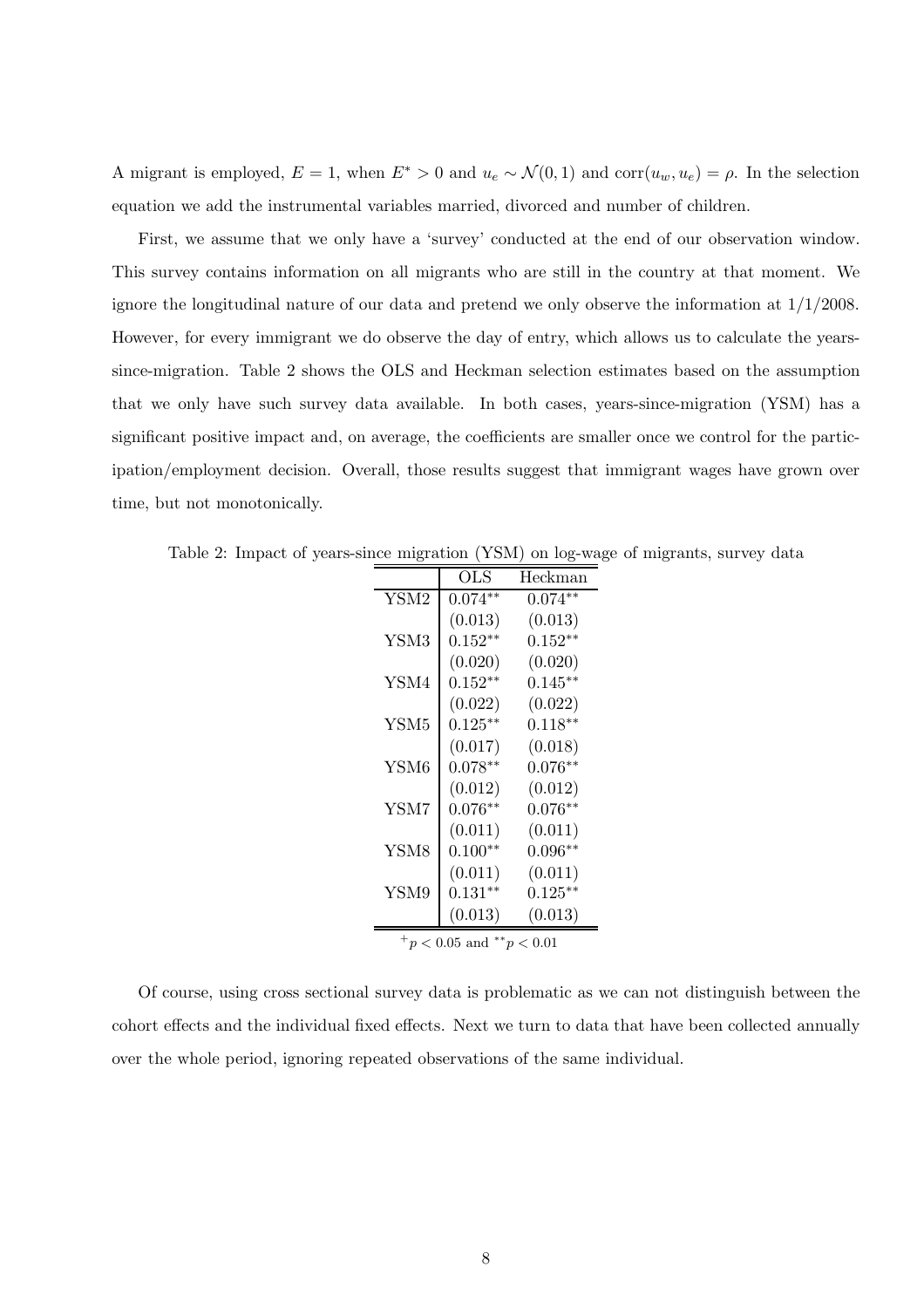#### 4.2 Repeated cross section data

Data are often collected at fixed periods, e.g. census data, as used by Borjas (1985) and LaLonde and Topel (1992) for example. When no personal identification is available the data are in the form of a repeated cross section. We assume that the entry date is available. Thus, for a migrant who arrived mid- 1999 and stayed in the country till the end of the observation window we have nine independent observations on January 1st of each year, 2000-2008. Again we estimate an OLS model in (1), and a Heckman selection model to correct for selection into employment (i.e. positive income).

Table 3 shows these estimates based on our constructed repeated cross section data. In both models the repeated cross section estimates are above the survey data estimates. The OLS results seem to indicate that, after an initial wage increase, wages decline with the length of time in the country. This is probably caused by an increasing number of migrants who are not employed. Correction for the selection into employment (Heckman) decreases the estimated impact of years since migration. Note that the results of the OLS and the Heckman correction model are very close indicating only a minor effect of selection into employment on wage growth. However, the curves are still rather flat (see also Figure 1). Thus, these results suggest only a small initial wage increase in immigrant wages with the time spent in the country.

|                  | $_{\rm OLS}$ | Heckman   |
|------------------|--------------|-----------|
| YSM2             | $0.140**$    | $0.138**$ |
|                  | (0.006)      | (0.006)   |
| YSM3             | $0.187**$    | $0.181**$ |
|                  | (0.007)      | (0.007)   |
| YSM4             | $0.193**$    | $0.183**$ |
|                  | (0.007)      | (0.007)   |
| YSM <sub>5</sub> | $0.200**$    | $0.191**$ |
|                  | (0.008)      | (0.008)   |
| YSM6             | $0.183**$    | $0.174**$ |
|                  | (0.009)      | (0.009)   |
| YSM7             | $0.180**$    | $0.171**$ |
|                  | (0.010)      | (0.010)   |
| YSM8             | $0.153**$    | $0.142**$ |
|                  | (0.012)      | (0.012)   |
| YSM9             | $0.134**$    | $0.121**$ |
|                  | (0.016)      | (0.016)   |
|                  |              |           |

Table 3: Impact of years-since migration (YSM) on log-wage of migrants, repeated cross section

 $^{+}p$  < 0.05 and  $^{**}p$  < 0.01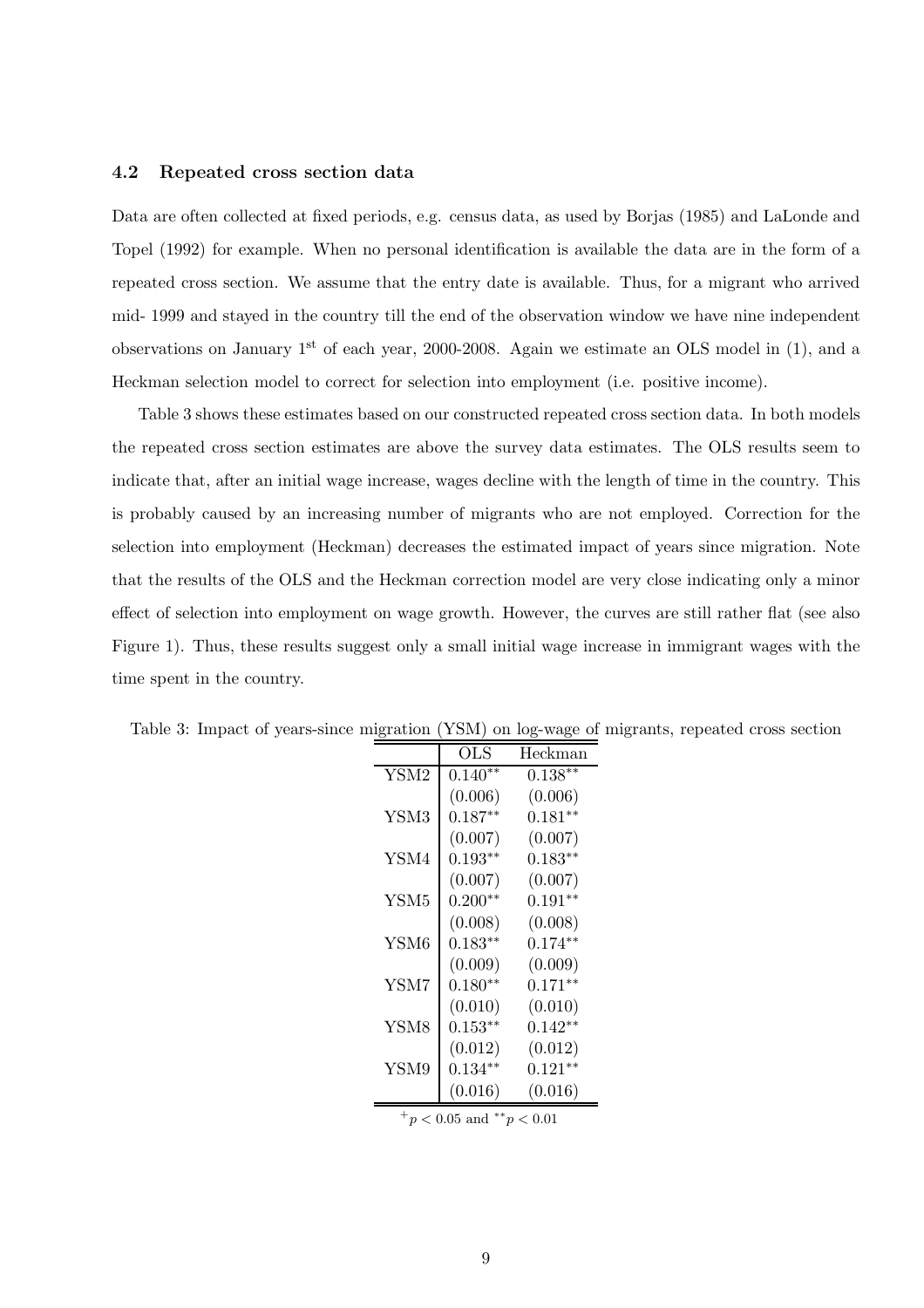#### 4.3 Panel stock data

Next we assume that the data are from a retrospective panel, based on the stock of migrants still in the country at the end of the observation period. For example, Pischke (1992) and Borjas (1989) among others used such longitudinal data. For these migrants we observe their full monthly employment and income history (and the history of other relevant migrant characteristics). Such data allows us to estimate both random effects (RE) and fixed effects (FE) panel models that exploit the full information available for every migrant. Panel data have a distinct advantage, namely allowing for several potential biases due to correlated individual effects to be controlled for; such biases arise from the cohort effects, and the role of age at entry. Yet panel data cannot control for out-migration selection if attrition can not be disentangled from remigration. Panel attrition will bias the estimation results if the probability of leaving the sample is systematically linked to labor market status and wages. The estimates in Table 4 (and Figure 1 ) indicate that the use of panel data suggests a higher impact of YSM on wage growth than using (repeated) cross-section data.

Table 4: Impact of years-since migration (YSM) on log-wage of migrants, panel stock data

|                  | Random effects | Fixed effects      |
|------------------|----------------|--------------------|
| YSM2             | $0.304**$      | $0.165***$         |
|                  | (0.002)        | (0.001)            |
| YSM3             | $0.414**$      | $0.267^{\ast\ast}$ |
|                  | (0.003)        | (0.002)            |
| YSM4             | $0.457**$      | $0.332**$          |
|                  | (0.004)        | (0.002)            |
| YSM <sub>5</sub> | $0.462**$      | $0.378^{\ast\ast}$ |
|                  | (0.005)        | (0.003)            |
| YSM <sub>6</sub> | $0.456^{**}$   | $0.415***$         |
|                  | (0.006)        | (0.003)            |
| YSM7             | $0.459**$      | $0.442**$          |
|                  | (0.007)        | (0.004)            |
| YSM <sub>8</sub> | $0.465***$     | $0.470**$          |
|                  | (0.008)        | (0.004)            |
| YSM9             | $0.528**$      | $0.528^{\ast\ast}$ |
|                  | (0.017)        | (0.007)            |

∗∗p < 0.01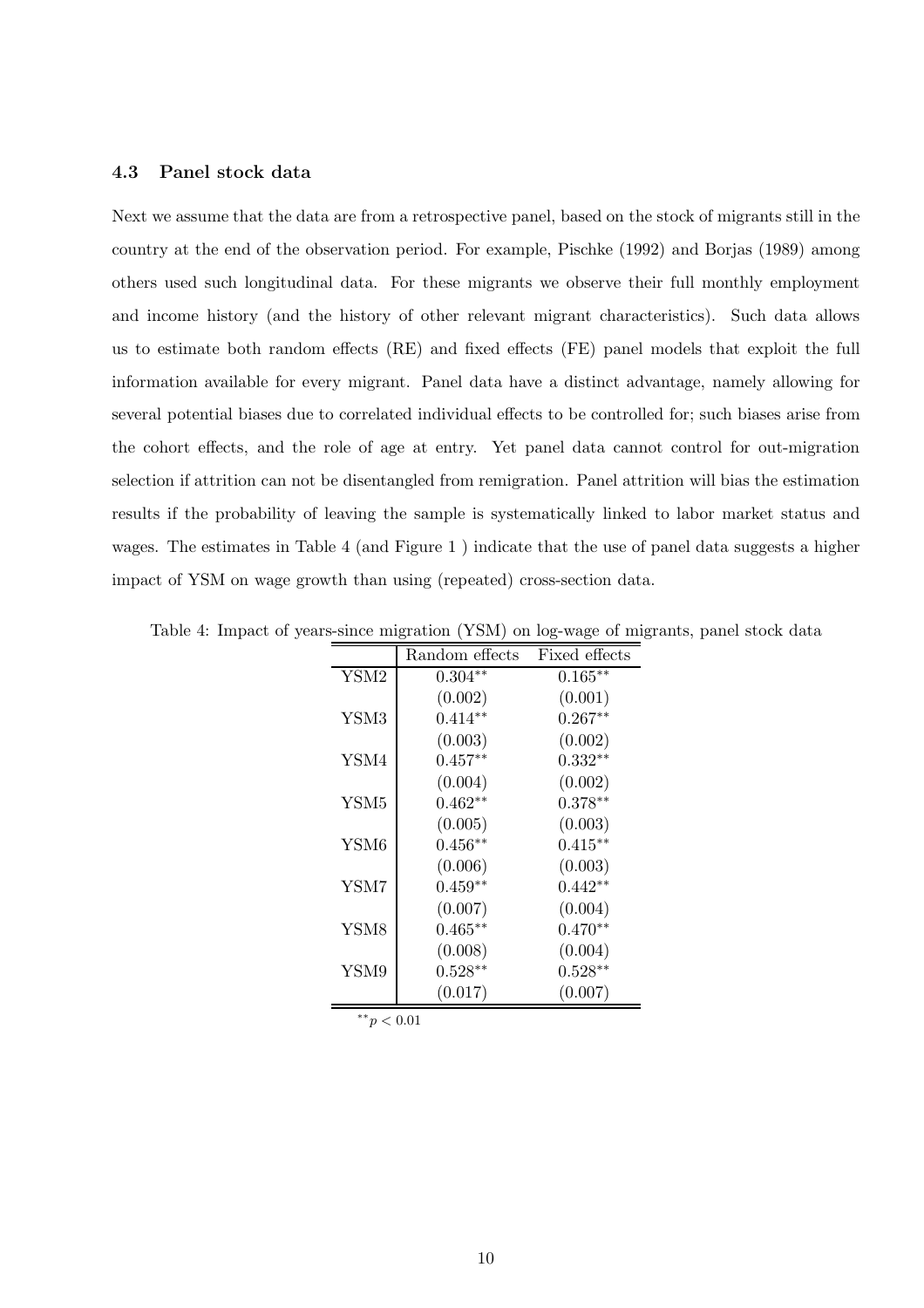#### 4.4 Stock data with full labor market history

The wage growth of an immigrant depends heavily on the labor market performance of the migrant in the host country. Migrants who are employed all the time have more likely to get higher wages than migrants who are unemployed or non-participating for a while. It is most likely that the transitions among these states and the wage growth depend on both observed and unobserved factors. So in this section, we diverge from the previous literature by showing the significance of the labor market history. Hence, we restrict the analysis to the immigrants who remain till the end of our observation window, but we observe their full labor market history, which we call stock data with full labor market history. An immigrant potentially faces several labor market transitions during his stay in the host country and multiple durations in the different states. Thus, we consider three labor market states:

- 1. Employed in the host country;
- 2. Unemployed and receiving benefits in the host country;
- 3. Out of the labor market (includes both unemployed but not receiving benefits and non labor marker participants) in the host country;

These states are mutually exclusive and exhaust all possible destinations. A migrant may leave a state  $j = 1, \ldots, 3$  for any of the other destination states, i.e. for  $j = 1$  the destination states are  $k = 2, 3$ , for  $j = 2$  the destination states are  $k = 1, 3$  etc. We view the migrant behavior as a semi-Markov process with individuals moving between the three states.

We use a competing risks hazard model for each origin-destination pair. We define the random variables  $T_{jk}$  that describe the time since entry in state j for a transition from j to k. We assume a mixed proportional hazard model for which the intensity for the transition from  $j$  to  $k$  is:

$$
\lambda_{jk}(t|\overline{X}_{jk}(t), V_{jk}) = \lambda_{0jk}(t) \exp\left(\beta'_{jk} X_{jk}(t) + V_{jk}\right)
$$
\n(3)

where  $\overline{X}_{jk}(t) = \{X_{jk}(s)|0 \leq s \leq t\}$  is the sample path of the observed characteristics up to time t, which is, without loss of generality, assumed to be continuous. The unobserved heterogeneity  $V_{jk}$ also enters the intensity multiplicatively. We assume that the path of the observed characteristics is independent of the unobserved heterogeneity. The positive function  $\lambda_{0ik}(t)$  is the baseline intensity and we assume that it is piecewise constant on H intervals<sup>1</sup>, i.e.  $\lambda_{0jk}(t) = \sum_{h=1}^{H} e^{\alpha_{jkh}} I_h(t)$  with

<sup>&</sup>lt;sup>1</sup>It is not necessary that each baseline intensity has the same duration. Here  $H$  is the total number of intervals considered. If, for the transition from j to k, the baseline intensity remains the same in  $I_h(t)$  and  $I_{h+1}(t)$ , we have  $\alpha_{jkh} = \alpha_{jkh+1}.$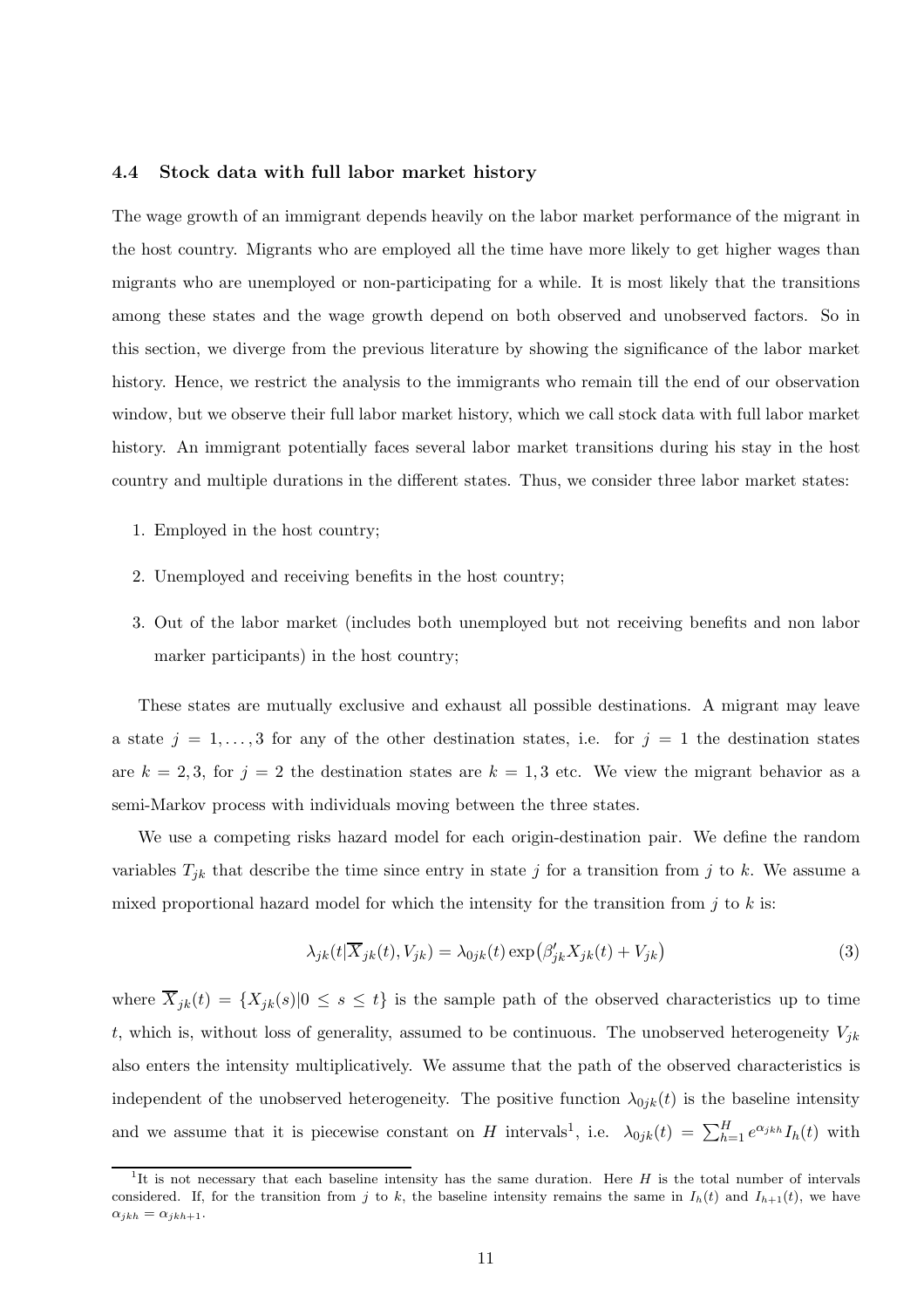$I_h(t) = I(t_{h-1} \leq t \leq t_h)$  and  $t_0 = 0$ ,  $t_H = \infty$ . Any duration dependence can be approximated arbitrarily closely by increasing the number of intervals. The integrated intensity for a transition from j to k at duration t is (conditional on  $V$ )

$$
\Lambda_{jk}(t|\overline{X}_{jk}(t),V_{jk}) = \sum_{h=1}^{H} e^{\alpha_{jkh} + \beta_{jk}X_h + V_{jk}}(t_h - t_{h-1})J_h(t) + \sum_{h=1}^{H} e^{\alpha_{jkh} + \beta_{jk}X_h + V_{jk}}(t - t_{h-1})I_h(t) \tag{4}
$$

with  $J_h(t) = I(t > t_h)$  and we assume that any change in the time-varying components of X only occurs at discrete times and that the H intervals also capture these changes. Thus,  $x_h$  is the value of x in interval  $[t_{h-1}, t_h)$ . For identification we assume the baseline hazard is one in the first interval, i.e.  $\alpha_{ik1} = 0.$ 

For each origin state, only the smallest of  $T_{jk}$  durations  $\tilde{T}_j = \min_k T_{jk}$  and the corresponding actual transition destination is observed. The other durations are censored, in the sense that all is known that all we know is that their realizations exceed  $\tilde{T}_j$ . If for individual i we observe  $M_{ijk}$ , for j to k transition spells, at sojourn times  $t_1, \ldots, t_M$ , then the likelihood contribution of these  $M_{ijk}$ transitions is:

$$
L_{jk}(V) = \prod_{m=1}^{M_{ijk}} \lambda_{jk}(t_m | \overline{X}_{jk}(t_m), V_{jk})^{\delta_{mjk}} \exp\left(-\sum_{g \neq j} \Lambda_{jg}(t_m | \overline{X}_{jg}(t_m), V_{jg})\right)
$$
(5)

where  $\delta_{mjk} = 1$  for a j to k transition and 0 otherwise,  $\Lambda_{jk}(t_m | \overline{X}_{jk}(t_m), V_{jk}) = \int_0^{t_m} \lambda_{jk}(s | \overline{X}_{jk}(s), V_{jk}) ds$ , the integrated intensity.

The income of a migrant is only observed while the migrant is employed and depends on the time spend in the country (YSM) and other (possibly varying with time in the host country) covariates

$$
\ln W(t) = \theta_0 + \sum_{h=1}^{H} \theta_h Y S M_h(t) + \theta_x x(t) + \epsilon(t), \tag{6}
$$

where, for a given migrant, the error term is composed of two components, an independently normally distributed idiosyncratic component and a random individual-specific component

$$
\epsilon(t) = \eta(t) + v_w.
$$

The likelihood contribution from a sequence of income observations over an employment spell is thus

$$
L^{w}(W(1),...,W(t)|x(1),...,x(t),v_{w}) = \prod_{s \leq t} \phi\Big(\frac{\ln W(s) - \theta_{0} - \sum_{h=1}^{H} \theta_{h} I_{h}(s) - \theta_{x} x(s) - v_{w}}{\sigma_{\eta}}\Big) \tag{7}
$$

with  $\sigma_{\eta}$  being the standard deviation of the idiosyncratic component and  $\phi(\cdot)$  the standard normal probability density function.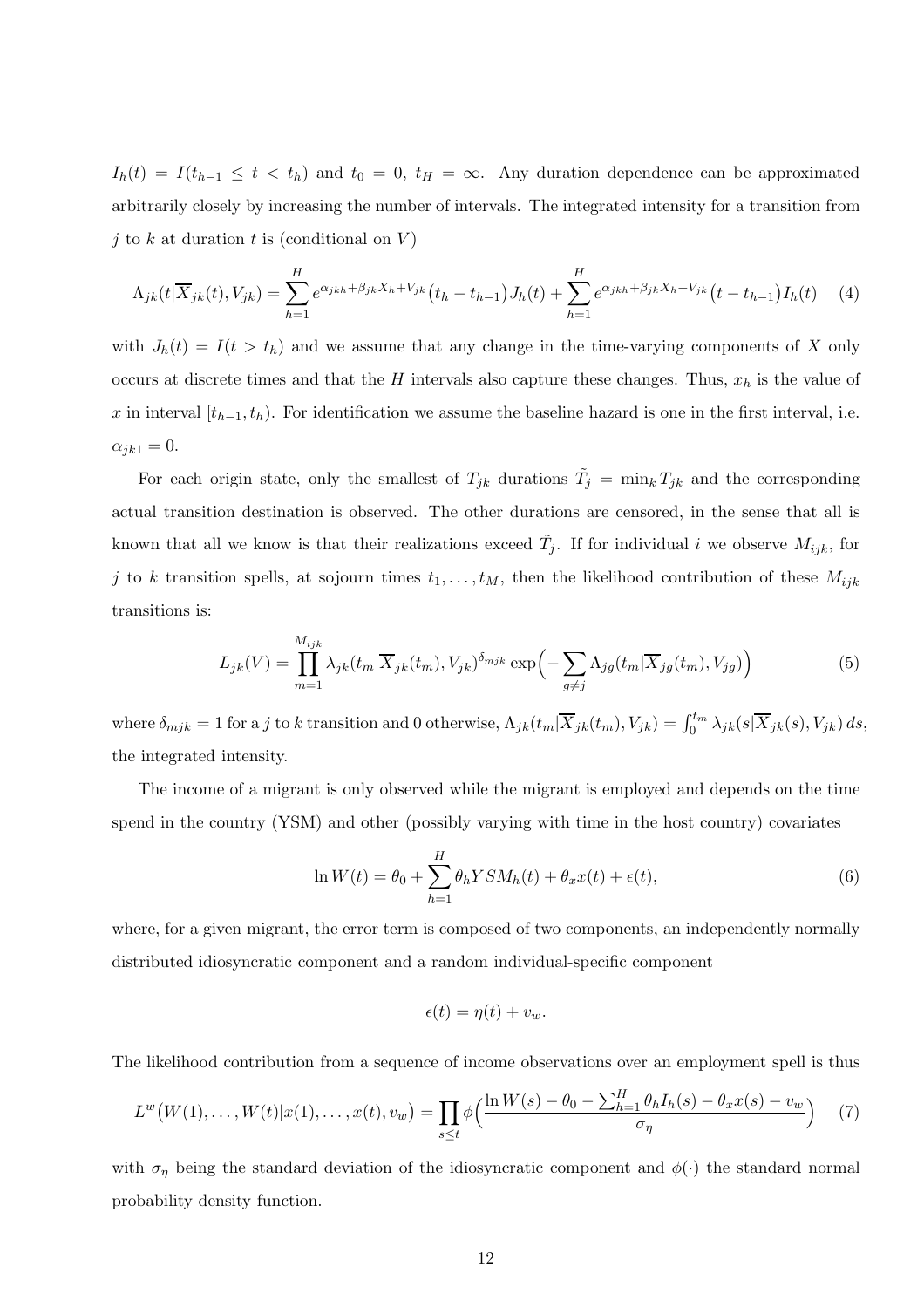For the sake of parsimony, we assume that each of the unobserved heterogeneity terms remains the same for recurrent durations of the same type, and we adopt a discrete distribution, i.e. V has the discrete support  $(V_1, \ldots, V_M)$  and  $p_m = \Pr(V = V_m)^2$ . It is important to note that the  $V_m$ s are vectors with  $V_m = (V_{12m}, V_{13m}, V_{21m}, V_{23m}, V_{31m}, V_{32m}, V_{wm})'$  including all the possible transitions and the random components of the income equations.

The complete likelihood function for each individual is

$$
L = \int L^w(\cdot|V) \prod_{j=e,u,n} \prod_{k \neq j} L_{jk}(V) dH_{jk}(V_{jk})
$$
\n(8)

where  $H_{jk}(V_{jk})$  is the distribution function of the unobserved heterogeneity.

From the estimates of this correlated competing risk semi-Markov model in Table 5 (first column, and Figure 1) we conclude that years since migration have a positive impact on wages once we have taken into account the correlation between wages and the labor market status. Interestingly, the panel data estimates overestimate the wage growth in the first few years after arrival, but underestimates the impact later on as years of immigration increase. This suggests that selection into and out-of employment plays a prominent role in the early years in the host country. Ignoring this selection process biases the estimates of the wage growth in the host economy. Our next task is account for the out-migration selectivity.

|                  | labor-CCRM | full-CCRM          |
|------------------|------------|--------------------|
| YSM2             | $-0.141**$ | $-0.065**$         |
|                  | (0.006)    | (0.006)            |
| YSM3             | $0.164**$  | $0.196**$          |
|                  | (0.006)    | (0.008)            |
| YSM4             | $0.333**$  | $0.350**$          |
|                  | (0.007)    | (0.009)            |
| YSM <sub>5</sub> | $0.453**$  | $0.452^{\ast\ast}$ |
|                  | (0.008)    | (0.010)            |
| YSM <sub>6</sub> | $0.509**$  | $0.493**$          |
|                  | (0.008)    | (0.011)            |
| YSM7             | $0.562**$  | $0.533^{\ast\ast}$ |
|                  | (0.010)    | (0.013)            |
| YSM8             | $0.570**$  | $0.579**$          |
|                  | (0.012)    | (0.016)            |
| YSM9             | $0.583**$  | $0.601**$          |
|                  | (0.020)    | (0.027)            |
| ** $p < 0.01$    |            |                    |

Table 5: Impact of years-since migration (YSM) on log-wage of migrants

<sup>&</sup>lt;sup>2</sup>To assure that the probability is between zero and one we estimate  $q_m$  with  $p_m = e^{q_m}/(1 + \sum e^{q_j})$ .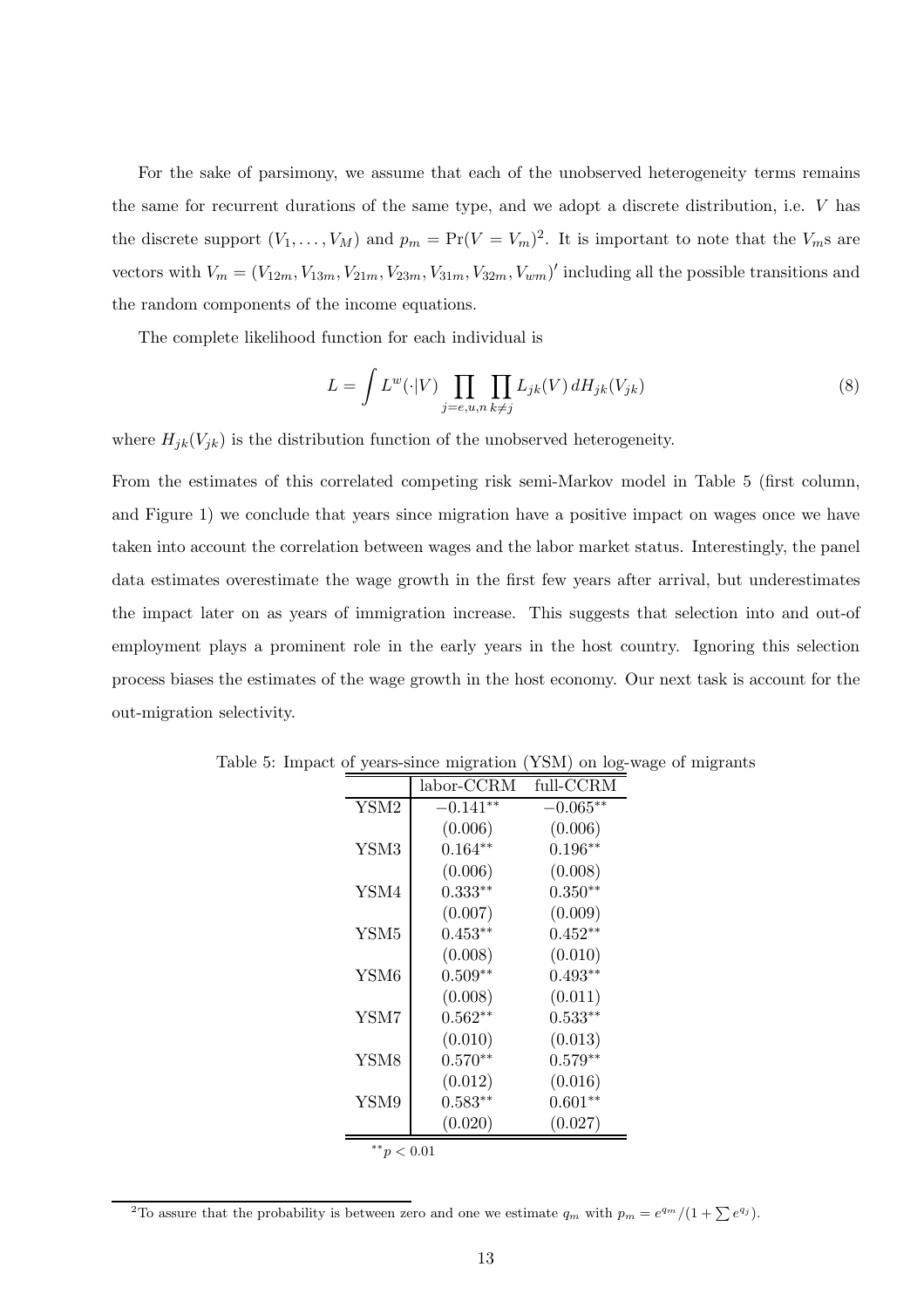#### 4.5 Including selective out-migration

As has previously been highlighted in the literature, out-migration is a major concern for the estimation of wage growth. So we take this into account. Thus, we extend the model from the previous section to include the additional state of living abroad (out-migration) and consider a four-state multistate model:

- 1. Employed in the host country;
- 2. Unemployed and receiving benefits in the host country;
- 3. Out of the labor market (includes both unemployed but not receiving benefits and non labor marker participants) in the host country;
- 4. Living abroad (Out-migration; i.e. left the host country)

Again these states are mutually exclusive and exhaust all possible destinations. A migrant may leave a state  $j = 1, \ldots, 4$  (we ignore repeated immigration) for any of the other destination states. Just as in the previous section we assume that migrant behavior can be described as a semi-Markov competing risk process with individuals moving between the first three states and now with abroad being an absorbing state.<sup>3</sup>

The estimates in Table 5 (second column) and Figure 1 show a positive impact of years since migration on wages once we have taken into account the out-migration selectivity and the correlation between wages and labor market status.<sup>4</sup> However, comparing theses results with the estimates from the multistate model with interdependent labor market transitions without out-migration underscores that selective labor market transitions are as important as accounting for selective out-migration; i.e. this implies that endogenous selection into the labor market is as important as the out-migration endogenous election.

 $3$ One limitation though is that we assume that unobserved heterogeneity is time invariant, though we model dynamic selection where the probability of leaving and entering employment and the other labor market states changes. <sup>4</sup>The full tables of estimated coefficients are available from the authors upon request.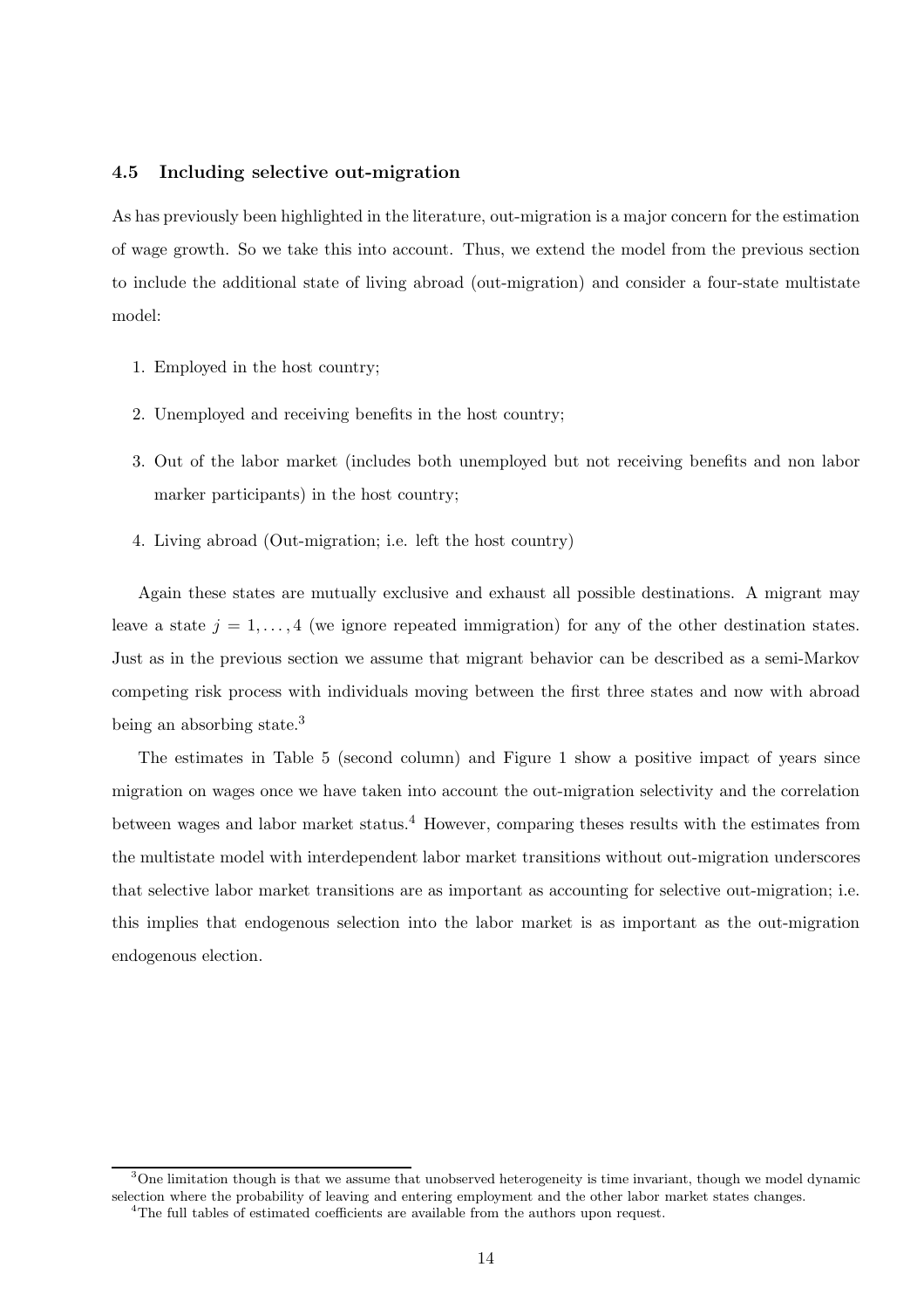

Figure 1: Wage increase by years since migration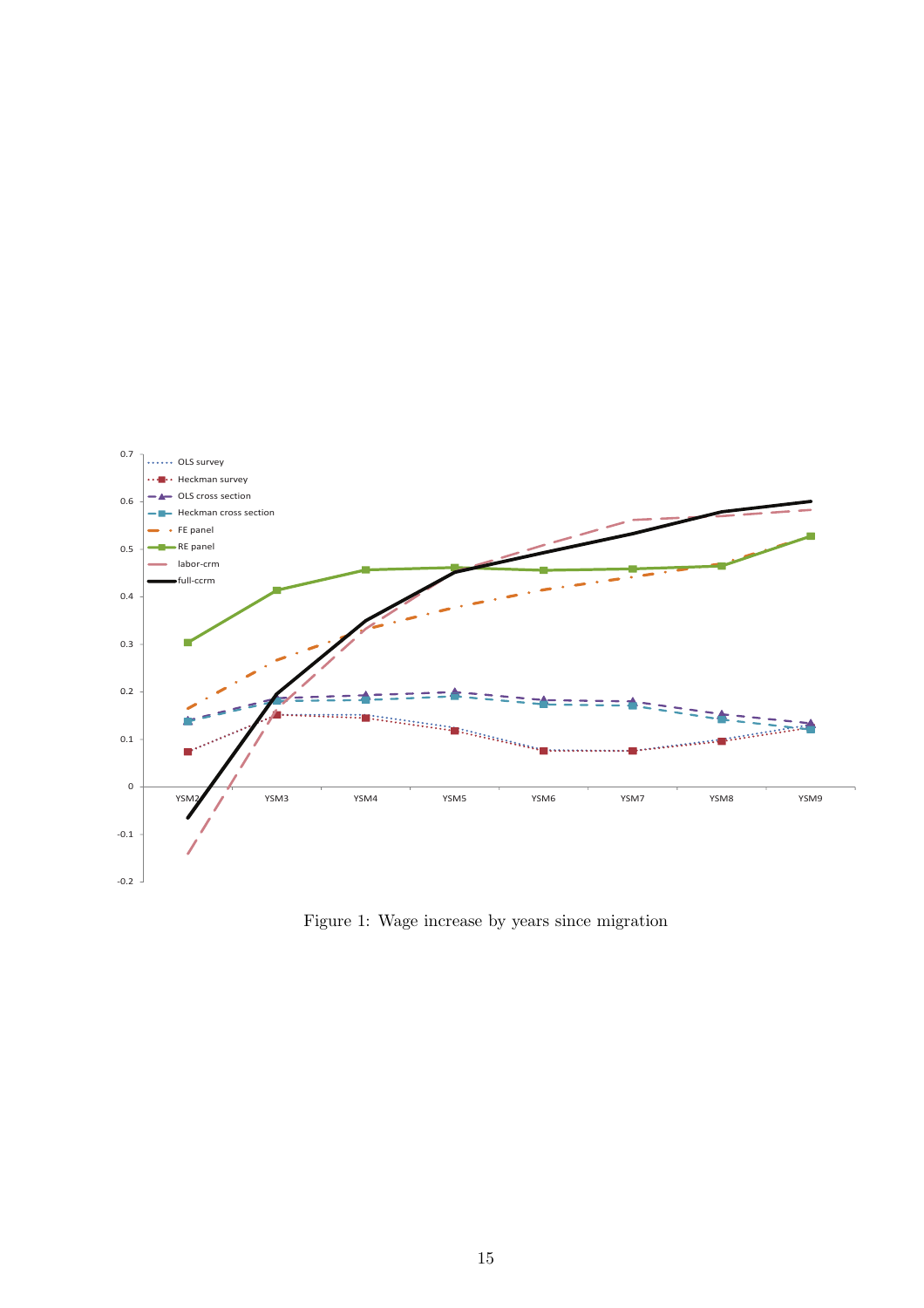### 5 Distinguishing by migration motive

In order to understand this potential selectivity in out-migration, we differentiate between different types of migrants, who are commonly indistinguishable in the census or commonly used panel data. Tables 6 to 8 provide the characteristics of migrants by type. In Section 5.2 we also distinguish between the region/country of origin given the differences in migration restrictions faced by immigrants; we distinguish between four main groups: immigrants from the EU15 who can move freely in the Dutch labor market, immigrants from the new EU, immigrants from other developed countries (DC) and immigrants from developing countries (LDC). One striking difference, though not surprising, is that almost three quarters of all family migrants are females, compared to only about 30% among labor migrants. Half of the labor migrants are from EU15, and 14% are from the new EU (A8 countries). On the other hand, 34% of family migrants are from LDCs out of which 20% are from Turkey and 18% are from Morocco. Therefore, we additionally categorize the LDC family migrants by these two countries. At the end of the observation window  $(1/1/2008)$ , 84% of the labor migrants are employed compared to 42% among family migrants, but labor migrants are likely to be more recent (or have fewer YSM).

Not surprisingly only 5% of family migrants were employed at the time of entry but 42% became employed at the end of our observation period. On the other hand, all labor migrants were employed on arrival but only 84% were employed by the end of our observation period. Thus, it is clear that the labor market transitions are different between those two types of migrants and those transition are likely to have different effects on both wage growth and out-migration selection.

Another interesting difference between labor and family migrants is in their income at entry and the change with the YSM. Clearly, the income at entry for family migrants is much lower, even after conditioning for a positive wage. The increase in the average income for family migrants with YSM is due to their increase in paid employment. For neither of the migrant groups we see a clear pattern in the wage with YSM.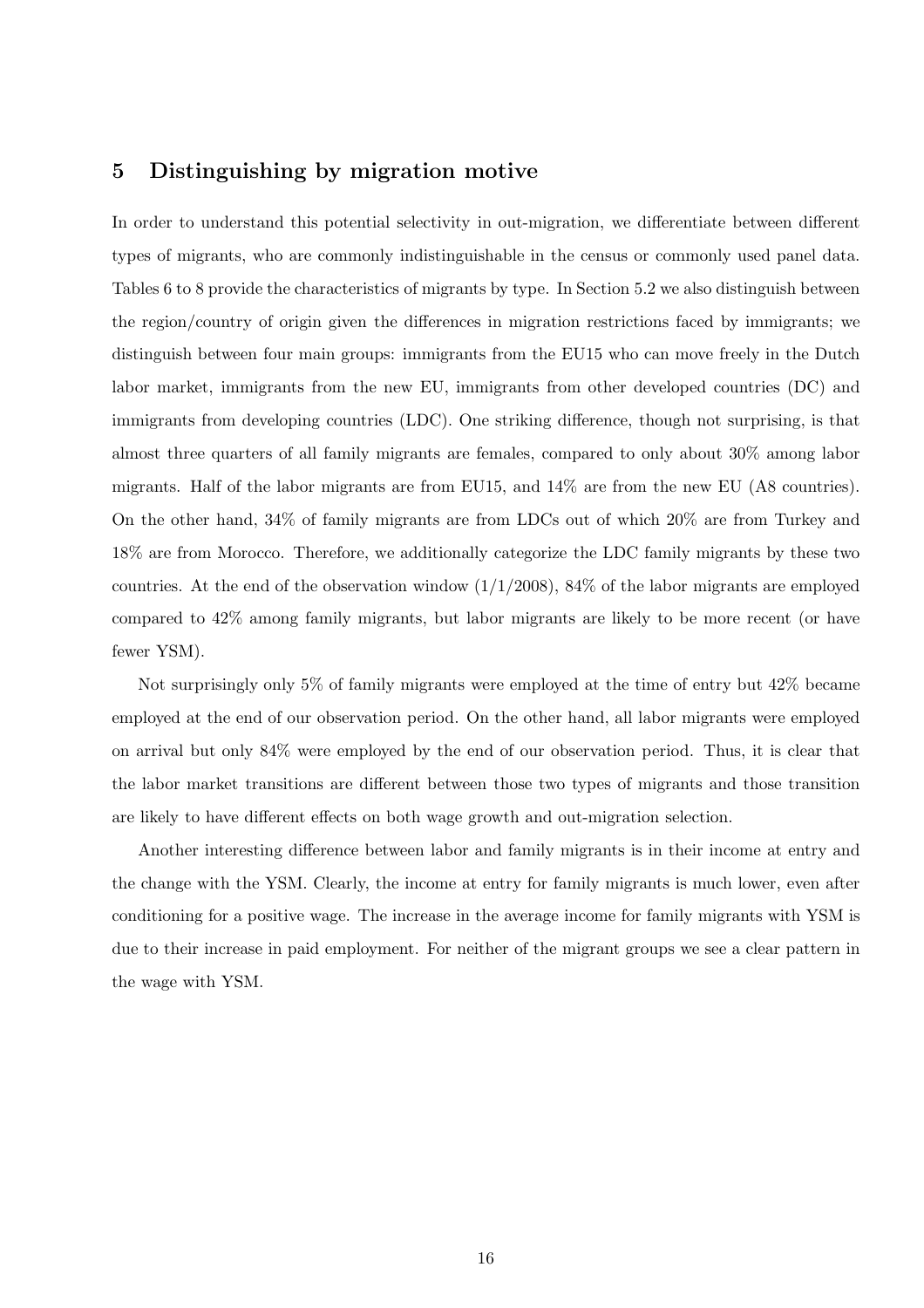|                |          | Migration motive   |
|----------------|----------|--------------------|
|                | Labor    | Family             |
| $EU$ 15        | 52.0%    | $8.3\%$            |
| new EU         | $13.7\%$ | $6.6\%$            |
| DC             | $15.4\%$ | 13.4%              |
| <b>LDC</b>     | $16.4\%$ | 34.2%              |
| Turkey         | $2.0\%$  | 19.7%              |
| Morocco        | $0.5\%$  | $17.9\%$           |
| Female         | 29.2%    | 73.8%              |
| Married        | $24.0\%$ | 100%               |
|                |          |                    |
| Age $< 25$     | 19.1%    | 29.4%              |
| Age 25-30      | $29.6\%$ | 25.3%              |
| Age 30-35      | $21.1\%$ | 18.9%              |
| Age 35-40      | $12.8\%$ | 12.0%              |
| Age 40-45      | $8.1\%$  | $6.9\%$            |
| Age 45-50      | 5.0%     | 3.9%               |
| Age 50-65      | $4.2\%$  | $3.6\%$            |
| Employed       | 100%     | $5.\overline{1\%}$ |
| $Sector^a$     |          |                    |
| Agriculture    | 1.8%     | 3.9%               |
| Industry       | 11.5%    | $6.9\%$            |
| Construction   | $1.5\%$  | 1.4%               |
| Trade          | $13.6\%$ | 9.7%               |
| Catering       | $5.1\%$  | 4.4%               |
| Transport      | $5.2\%$  | 2.8%               |
| Finance        | $3.9\%$  | 1.8%               |
| Service        | 43.9%    | $60.6\%$           |
| Education      | 7.7%     | 4.4%               |
| Health         | $2.7\%$  | 2.2%               |
| Public service | 3.1%     | $2.0\%$            |
| Total          | 92,893   | 101,882            |

Table 6: Descriptive statistics at entry, by migration motive

 $^{\mathrm{a}}$  Percentage of all employed.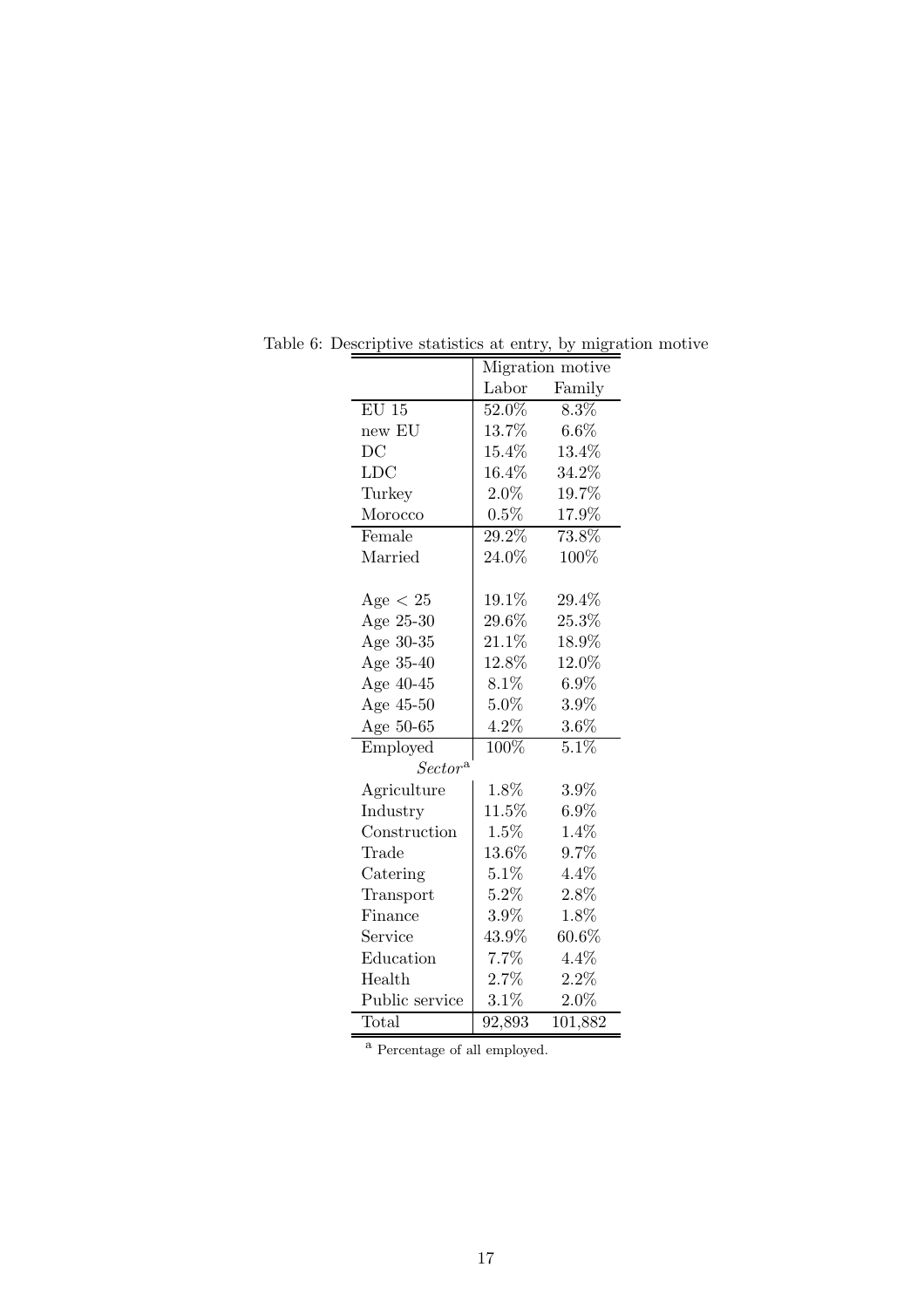|                |          | Migration motive |
|----------------|----------|------------------|
|                | Labor    | Family           |
| YSM            |          |                  |
| $0-1$ year     | 24.3%    | 7.3%             |
| $1-2$ year     | $18.0\%$ | 8.5%             |
| $2-3$ year     | $7.6\%$  | 8.8%             |
| $3-4$ year     | $8.1\%$  | $10.6\%$         |
| $4-5$ year     | $7.9\%$  | 14.4%            |
| $5-6$ year     | $9.1\%$  | 13.7%            |
| $6-7$ year     | $9.4\%$  | $13.4\%$         |
| $7-8$ year     | $8.7\%$  | 12.1%            |
| $8-9$ year     | $6.8\%$  | 11.2%            |
| Employed       | 83.6%    | 41.8%            |
| $Sector^a$     |          |                  |
| Agriculture    | $1.6\%$  | 1.9%             |
| Industry       | 11.7%    | 10.5%            |
| Construction   | 1.7%     | 2.7%             |
| Trade          | 14.8%    | 13.2%            |
| Catering       | $3.8\%$  | 7.2%             |
| Transport      | $6.0\%$  | $3.6\%$          |
| Finance        | $5.1\%$  | 1.7%             |
| Service        | $39.5\%$ | 46.1\%           |
| Education      | 7.8%     | $2.9\%$          |
| Health         | 4.6%     | 7.3%             |
| Public service | $3.3\%$  | $3.1\%$          |
| Total          | 48,599   | 80,801           |

Table 7: Descriptive statistics at observation end, by migration motive

 $\overline{\text{a}$  Percentage of all employed at end.

Table 8: Descriptive statistics income

|                  | Average         |                |            | Average $(>0)^a$ |                 | Average $(>0, \overline{\text{Emp}})^b$ |
|------------------|-----------------|----------------|------------|------------------|-----------------|-----------------------------------------|
|                  | labor           | Family         | labor      | Family           | labor           | Family                                  |
| entry            | $\in$ 2276      | $\epsilon$ 98  | $\in$ 3331 | $\in$ 1572       | $\in$ 3331      | €1835                                   |
| last observation | $\in$ 2572      | 771<br>€       | $\in$ 4435 | $\in$ 1645       | $\in$ 4527      | €1887                                   |
| observation end  | $\in$ 3814      | 890<br>€       | €4456      | $\in$ 1614       | $\in$ 4524      | $\in$ 1846                              |
| YSM              |                 |                |            |                  |                 |                                         |
| $0-1$ year       | $\in$ 3670      | $\in$ 383      | $\in$ 3970 | $\in$ 1781       | $\in$ 3981      | $\in$ 1889                              |
| $1-2$ year       | $\in$ 3784      | $\epsilon$ 616 | $\in$ 4419 | € 1580           | $\in$ 4451      | $\in$ 1771                              |
| $2-3$ year       | $\in$ 3955      | $\epsilon$ 904 | $\in$ 4702 | $\in$ 1943       | $\epsilon$ 4760 | $\in$ 2240                              |
| $3-4$ year       | $\in$ 4453      | $\in$ 851      | $\in 5331$ | $\in$ 1572       | $\epsilon$ 5427 | €1811                                   |
| $4-5$ year       | $\in$ 4574      | $\epsilon$ 885 | € $5613$   | $\in 1519$       | $\epsilon$ 5754 | $\in$ 1730                              |
| $5-6$ year       | $\in$ 3395      | $\epsilon$ 916 | $\in$ 4189 | $\in$ 1522       | $\in$ 4308      | $\in$ 1739                              |
| $6-7$ year       | $\epsilon$ 3569 | $\in 1082$     | $\in$ 4311 | $\in$ 1710       | $\in$ 4451      | $\epsilon$ 1978                         |
| $7-8$ year       | $\in$ 3549      | $\in 1034$     | $\in$ 4291 | $\in 1589$       | $\in$ 4337      | $\in$ 1812                              |
| $8-9$ year       | $\in$ 3844      | $\in 1044$     | $\in$ 4591 | $\in$ 1571       | €4798           | €1805                                   |

<sup>a</sup> Only for migrants with positive income.

<sup>b</sup> Only for employed migrants with positive income.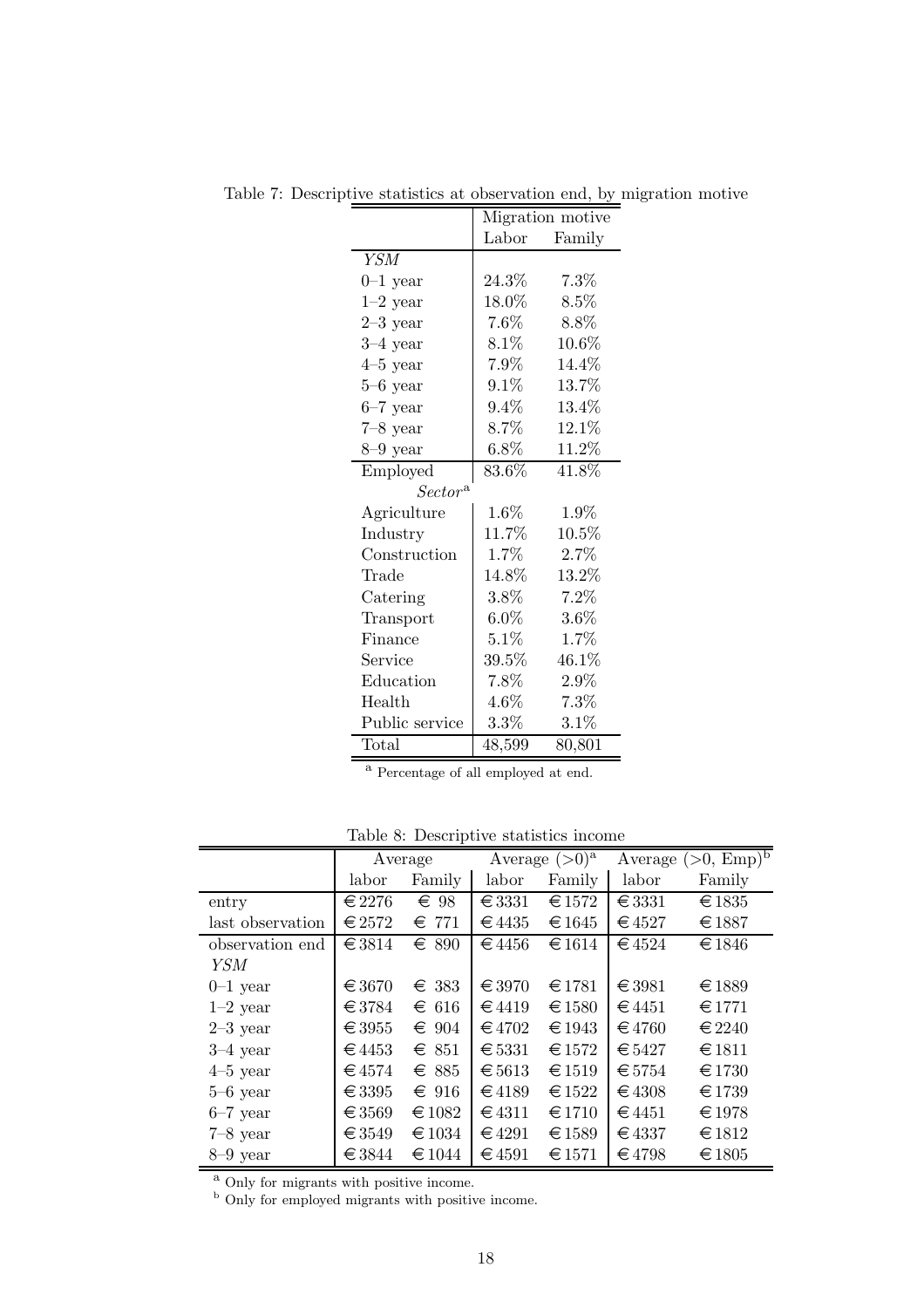#### 5.1 Findings by migration motive

Table 9 shows the estimates for three models: the fixed effects model, the labor-CCRM and the full-CCRM model by different migrant types. The results for all the considered models for the two migration motives are depicted in Figure 2 and 3. First, it should be emphasized that the estimates for the whole sample (both types of immigrants) shown in Figure 1 are not a simple weighted average of the labor and family migrants (except for the OLS results). The selection processes for both types of immigrants may be different and thus when we combine them (into the whole sample) we might lose part of the selection because we assume it similar for all immigrants. Secondly, for both types of immigrants, the fixed effect panel data estimates are the closest to the CCRM estimates but are still biased. For labor immigrants the FE model underestimates the wage growth suggesting positive out-migration selection whilst the opposite is true for family immigrants indicating negative selection of out-migration amongst family immigrants. Both CCRM models produce similar estimates but the labor-CCRM overestimates slightly wages as years-since-migrating increase. Finally, except for the wage grows in the first three years the wages of family migrants growth faster than the wages of labor migrants. Of course, many family migrants are not employed at entry and therefore have no wages to begin with and as a result experience a greater opportunity for wages to grow. However, ignoring the interdependence of the labor market processes leads to mis-estimation of the wage growth. Overall, our estimates underscore the importance of differentiating between different types of immigrants given that changes in type lead to different labor supplies and out-migration probabilities impacting on earnings profiles.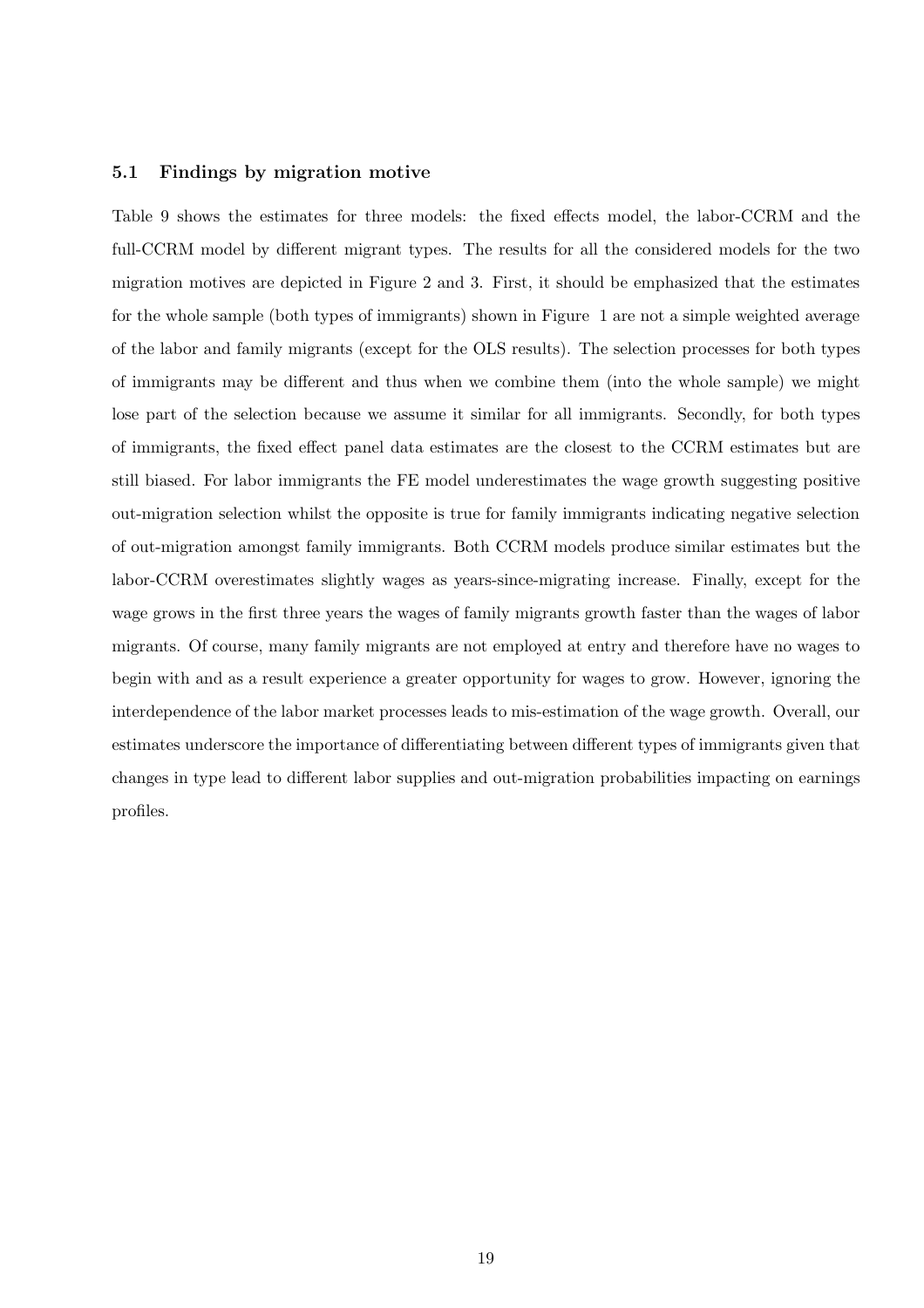|                  |                    | Labor      |           | $\mathbf{m}$ , $\mathbf{m}$ | Family     |            |
|------------------|--------------------|------------|-----------|-----------------------------|------------|------------|
|                  | FE                 | labor-CCRM | full-CCRM | FE                          | labor-CCRM | full-CCRM  |
| YSM2             | $0.098^{\ast\ast}$ | $0.191**$  | $0.186**$ | $0.333**$                   | $-0.367**$ | $-0.379**$ |
|                  | (0.001)            | (0.006)    | (0.007)   | (0.002)                     | (0.008)    | (0.011)    |
| YSM3             | $0.161**$          | $0.260**$  | $0.260**$ | $0.487**$                   | $0.070**$  | $0.048**$  |
|                  | (0.001)            | (0.007)    | (0.008)   | (0.003)                     | (0.009)    | (0.012)    |
| YSM4             | $0.215**$          | $0.319**$  | $0.310**$ | $0.572**$                   | $0.294**$  | $0.275**$  |
|                  | (0.002)            | (0.008)    | (0.010)   | (0.004)                     | (0.010)    | (0.013)    |
| YSM <sub>5</sub> | $0.268**$          | $0.381**$  | $0.373**$ | $0.623**$                   | $0.446**$  | $0.420**$  |
|                  | (0.002)            | (0.009)    | (0.012)   | (0.005)                     | (0.011)    | (0.015)    |
| YSM6             | $0.321**$          | $0.430**$  | $0.417**$ | $0.651**$                   | $0.534**$  | $0.491**$  |
|                  | (0.002)            | (0.010)    | (0.013)   | (0.006)                     | (0.012)    | (0.016)    |
| YSM7             | $0.370**$          | $0.466**$  | $0.415**$ | $0.668**$                   | $0.595**$  | $0.547**$  |
|                  | (0.003)            | (0.012)    | (0.016)   | (0.007)                     | (0.013)    | (0.018)    |
| YSM8             | $0.410**$          | $0.480**$  | $0.409**$ | $0.693**$                   | $0.629**$  | $0.550**$  |
|                  | (0.003)            | (0.015)    | (0.021)   | (0.008)                     | (0.016)    | (0.022)    |
| YSM9             | $0.493**$          | $0.492**$  | $0.469**$ | $0.766**$                   | $0.624**$  | $0.567**$  |
|                  | (0.007)            | (0.026)    | (0.037)   | (0.011)                     | (0.025)    | (0.018)    |

Table 9: labor vs Family migrants

 $^+p<0.05$  and  $^{\ast\ast}p<0.01$ 



Figure 2: Wage increase by years since migration, labor migrants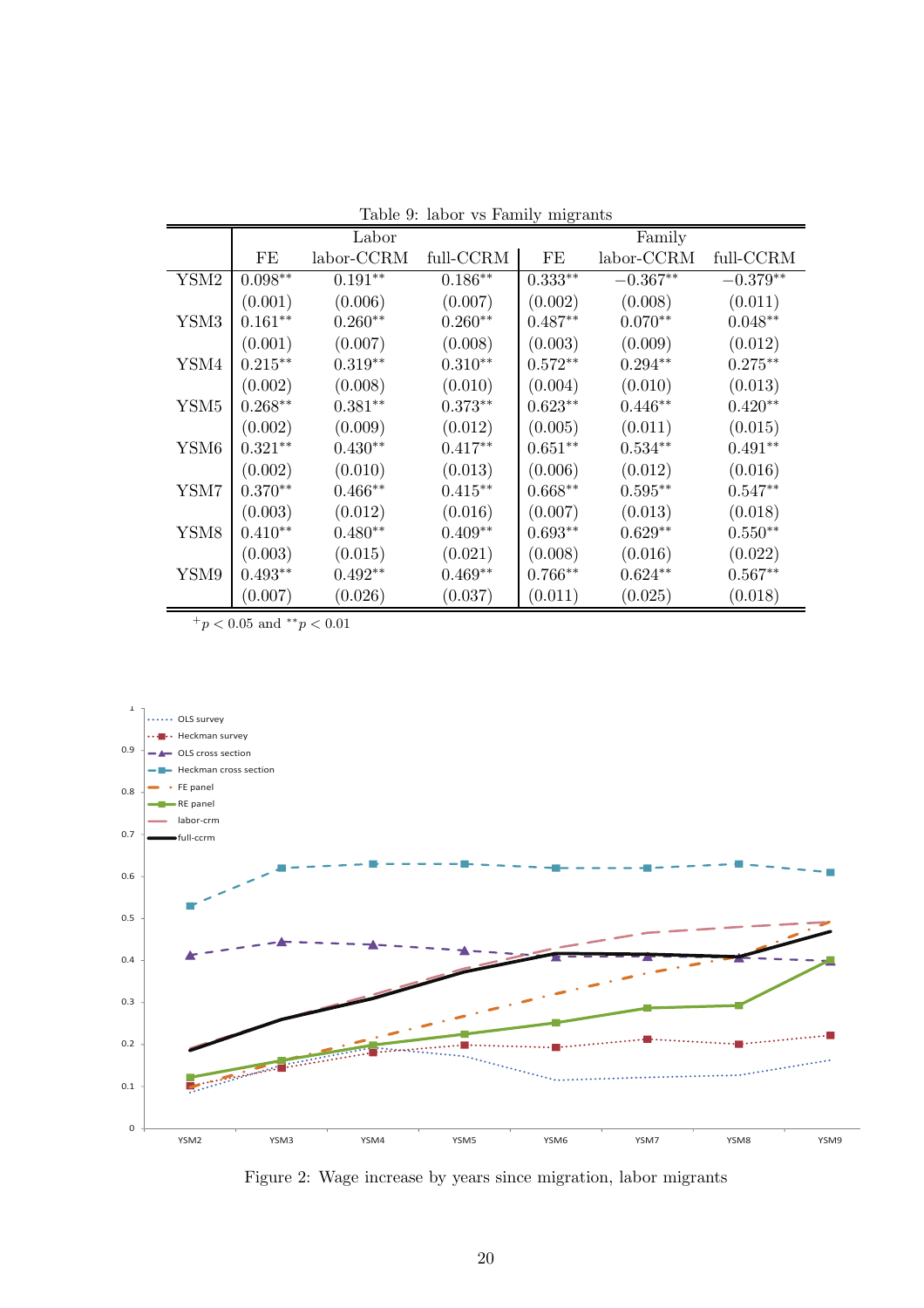

Figure 3: Wage increase by years since migration, family migrants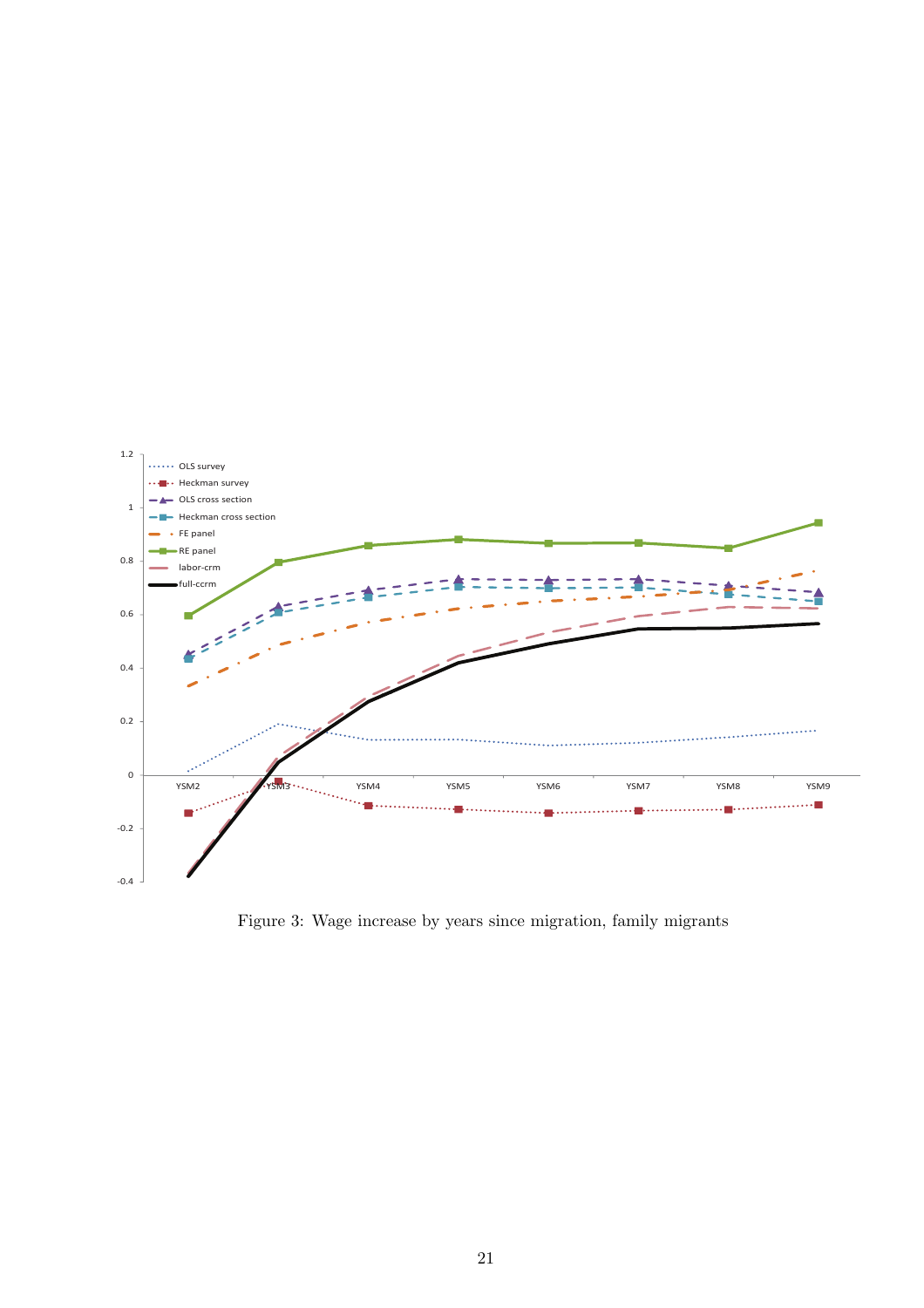#### 5.2 Findings by region of origin and migration motive

Previous evidence shows considerable differences in the relationship between earnings and out-migration by country of origin. Interestingly, when we distinguish between labor migrants by region/country of origin, the full-CCRM estimates (Table 10) highlight that labor migrants from the EU15 experience the smallest wage growth compared to those from the new EU, DCs and LDCs. This is consistent with Bijwaard et al (2014) who find that EU15 labor immigrants in the Netherlands tend to have the highest unemployment incidence. Table 11 shows that the returns to YSM for family migrants increase over time and tend to be higher than those of labor migrants. Indeed, immigrants from the same country/region, experience different wage growth depending on whether they are labor or family migrants; i.e. the region/country of origin matters as much as the migrant type for the wage growth. This confirms that out-migration selectivity is host-origin country specific.

|                  | $EU$ 15   | new EU     | DC        | <b>LDC</b> |
|------------------|-----------|------------|-----------|------------|
| YSM2             | $0.151**$ | $0.157**$  | $0.226**$ | $0.235**$  |
|                  | (0.004)   | (0.009)    | (0.008)   | (0.008)    |
| YSM3             | $0.182**$ | $0.255***$ | $0.274**$ | $0.283**$  |
|                  | (0.005)   | (0.012)    | (0.010)   | (0.010)    |
| YSM4             | $0.194**$ | $0.323**$  | $0.336**$ | $0.376**$  |
|                  | (0.006)   | (0.014)    | (0.012)   | (0.011)    |
| YSM <sub>5</sub> | $0.210**$ | $0.446**$  | $0.402**$ | $0.473**$  |
|                  | (0.007)   | (0.017)    | (0.014)   | (0.013)    |
| YSM <sub>6</sub> | $0.216**$ | $0.534**$  | $0.509**$ | $0.548**$  |
|                  | (0.008)   | (0.020)    | (0.016)   | (0.014)    |
| YSM7             | $0.208**$ | $0.628**$  | $0.592**$ | $0.622**$  |
|                  | (0.009)   | (0.024)    | (0.019)   | (0.017)    |
| YSM8             | $0.167**$ | $0.646**$  | $0.605**$ | $0.660**$  |
|                  | (0.012)   | (0.035)    | (0.027)   | (0.023)    |
| YSM9             | $0.144**$ | $0.726**$  | $0.652**$ | $0.660**$  |
|                  | (0.021)   | (0.073)    | (0.051)   | (0.044)    |

Table 10: Full-CCRM: Labor migrants

 $^{+}p$  < 0.05 and \*\*p < 0.01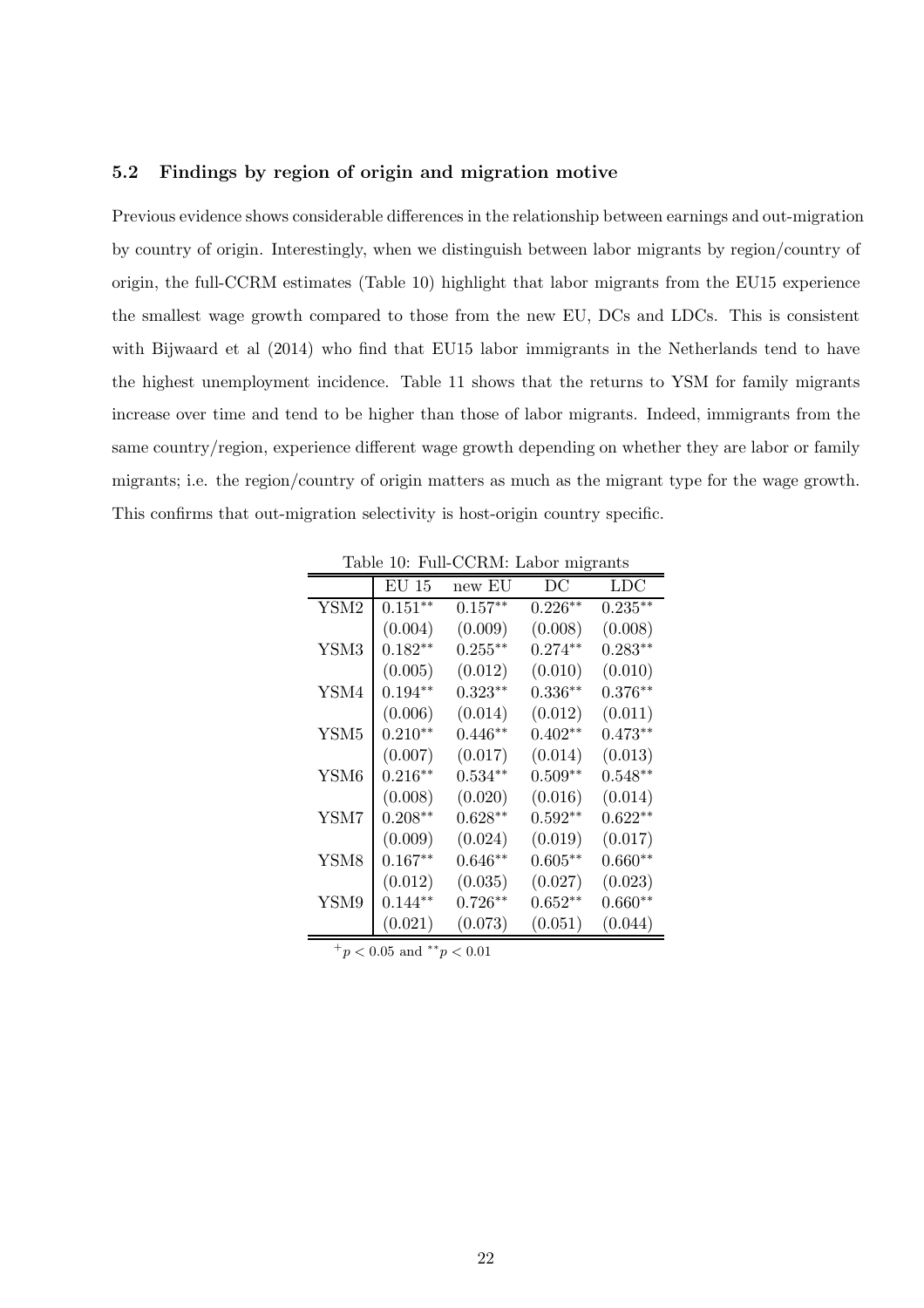

Figure 4: Wage increase by years since migration, labor migrants by region

|                  |            |            | rable 11. I all Cortini. Falling migrants |            |            |            |
|------------------|------------|------------|-------------------------------------------|------------|------------|------------|
|                  | EU 15      | new EU     | DC                                        | <b>LDC</b> | Turkey     | Morocco    |
| YSM2             | $-0.501**$ | $-0.556**$ | $-0.676**$                                | $-0.542**$ | $-0.245**$ | $-0.087**$ |
|                  | (0.022)    | (0.022)    | (0.023)                                   | (0.011)    | (0.010)    | (0.010)    |
| YSM3             | $-0.123**$ | $-0.145**$ | $-0.167**$                                | $-0.071**$ | $0.147**$  | $0.287**$  |
|                  | (0.026)    | (0.025)    | (0.025)                                   | (0.012)    | (0.011)    | (0.011)    |
| YSM4             | $-0.017$   | $0.116**$  | $0.099**$                                 | $0.194**$  | $0.313**$  | $0.498**$  |
|                  | (0.030)    | (0.029)    | (0.028)                                   | (0.013)    | (0.012)    | (0.012)    |
| YSM5             | $0.116**$  | $0.218**$  | $0.267**$                                 | $0.360**$  | $0.450**$  | $0.624**$  |
|                  | (0.034)    | (0.034)    | (0.030)                                   | (0.015)    | (0.013)    | (0.014)    |
| YSM <sub>6</sub> | $0.243**$  | $0.347**$  | $0.328**$                                 | $0.465**$  | $0.530**$  | $0.690**$  |
|                  | (0.037)    | (0.037)    | (0.032)                                   | (0.016)    | (0.014)    | (0.015)    |
| YSM7             | $0.294**$  | $0.386**$  | $0.439**$                                 | $0.533**$  | $0.594**$  | $0.739**$  |
|                  | (0.041)    | (0.043)    | (0.036)                                   | (0.018)    | (0.016)    | (0.017)    |
| YSM8             | $0.291**$  | $0.434**$  | $0.501**$                                 | $0.584**$  | $0.619**$  | $0.780**$  |
|                  | (0.051)    | (0.056)    | (0.044)                                   | (0.021)    | (0.019)    | (0.020)    |
| YSM9             | $0.292**$  | $0.467**$  | $0.502**$                                 | $0.626**$  | $0.638**$  | $0.827**$  |
|                  | (0.075)    | (0.091)    | (0.070)                                   | (0.034)    | (0.032)    | (0.032)    |

Table 11: Full-CCRM: Family migrants

 $^{+}p<0.05$  and  $^{\ast\ast}p<0.01$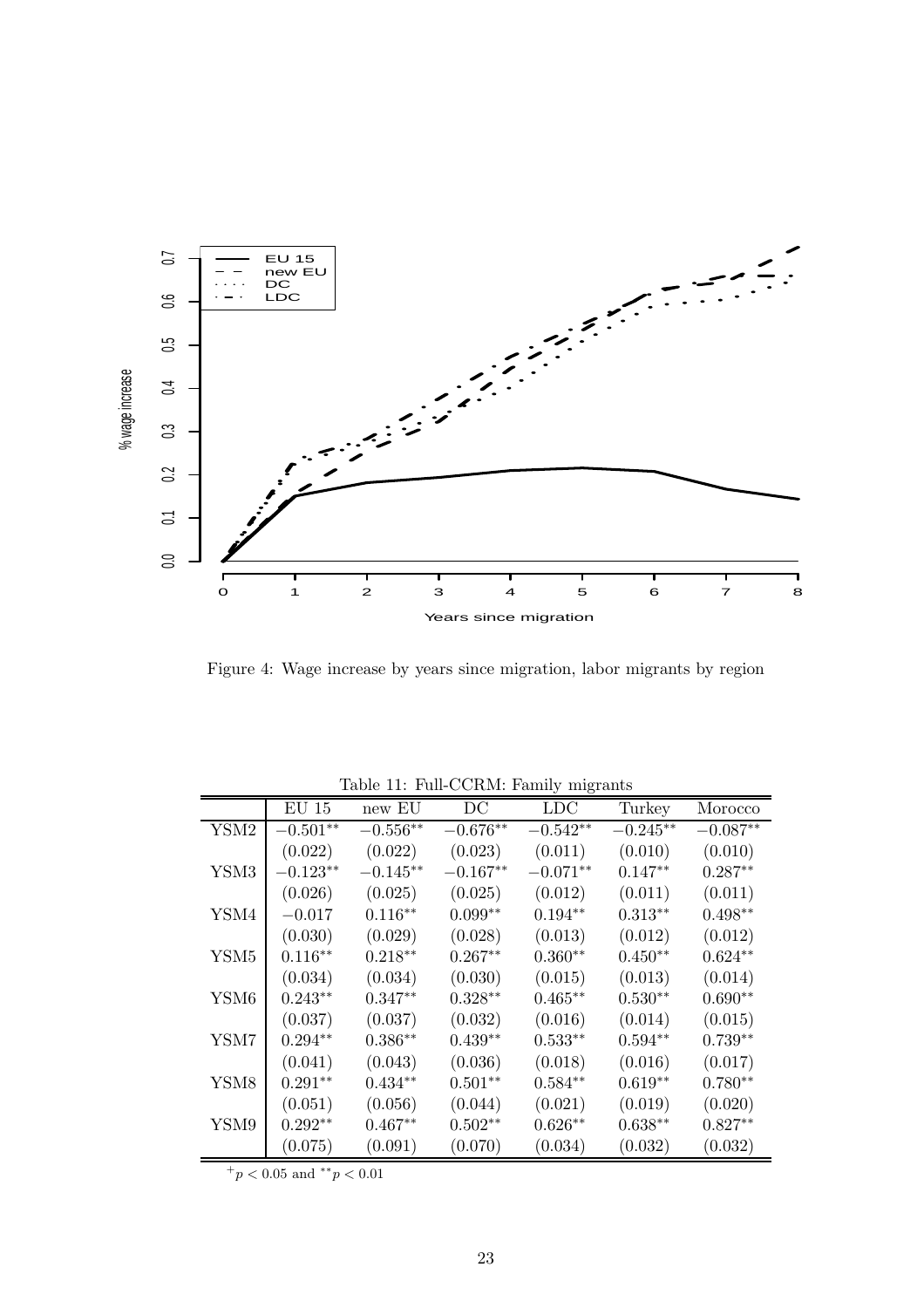

Figure 5: Wage increase by years since migration, family migrants by region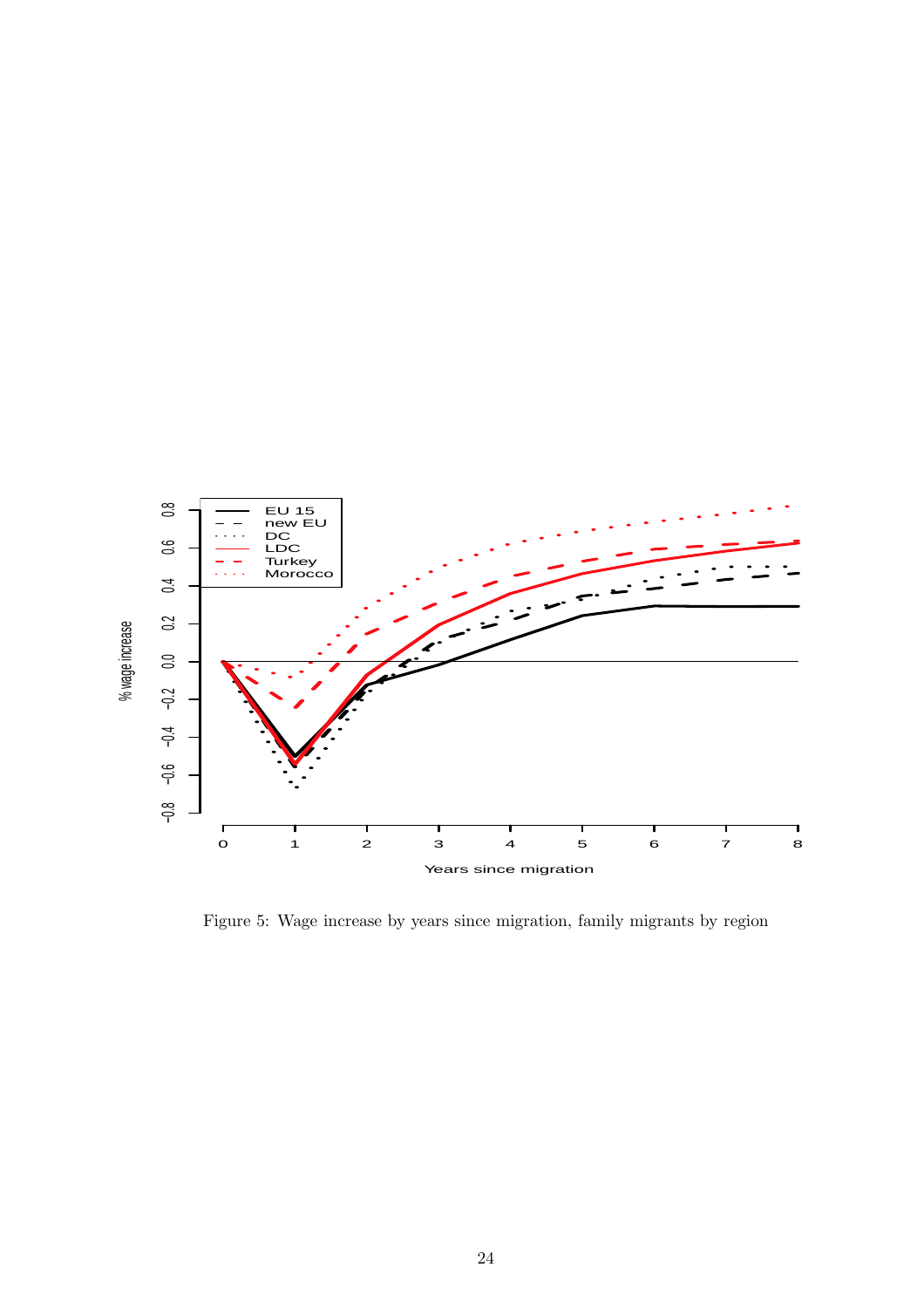#### 5.3 Distinguishing by Initial income

Finally, an important issue that has arisen in the literature is whether various income groups experience different income trajectories. In particular, whether immigrants who have low initial earnings suffer from persistent labor-market disadvantages or experience faster wage growth. For example, Borjas (1999) and Hu (2000) find that immigrants who have lower initial earnings quickly make up a large part of the deficit relative to their immigrant counterparts. In Table 12 and Figure 6 we show the full-CCRM estimates for three income groups where income refers to that at time of entry. It is clear that all the groups experience wage growth but, not surprisingly, the lowest income group experiences the biggest wage growth as previously documented in the literature, this is the case even after controlling for the endogeneity of out-migration selection and the correlated labor market history.

|                  |            | CONTROL RESEARCH BY HIMMAN HIGHING |             |
|------------------|------------|------------------------------------|-------------|
|                  | Low income | Medium income                      | High income |
| YSM2             | $0.594**$  | $0.020**$                          | 0.009       |
|                  | (0.008)    | (0.004)                            | (0.005)     |
| YSM3             | $0.710**$  | $0.105***$                         | $0.059**$   |
|                  | (0.010)    | (0.005)                            | (0.006)     |
| YSM4             | $0.802**$  | $0.170**$                          | $0.111**$   |
|                  | (0.012)    | (0.005)                            | (0.007)     |
| YSM <sub>5</sub> | $0.872**$  | $0.255***$                         | $0.193**$   |
|                  | (0.013)    | (0.006)                            | (0.009)     |
| YSM6             | $0.935***$ | $0.329**$                          | $0.275***$  |
|                  | (0.015)    | (0.007)                            | (0.010)     |
| YSM7             | $0.998**$  | $0.386**$                          | $0.334**$   |
|                  | (0.017)    | (0.008)                            | (0.013)     |
| YSM8             | $0.986**$  | $0.421**$                          | $0.366**$   |
|                  | (0.023)    | (0.010)                            | (0.018)     |
| YSM9             | $0.961**$  | $0.502**$                          | $0.430**$   |
|                  | (0.041)    | (0.019)                            | (0.035)     |

Table 12: CCRM: labor migrants by initial income

Low income (Monthly income)  $\lt \text{\textsterling}1000$ ; Medium income  $€ 1000- € 3000;$  High income > 3000 <sup>+</sup> p < 0.05 and \*\* p < 0.01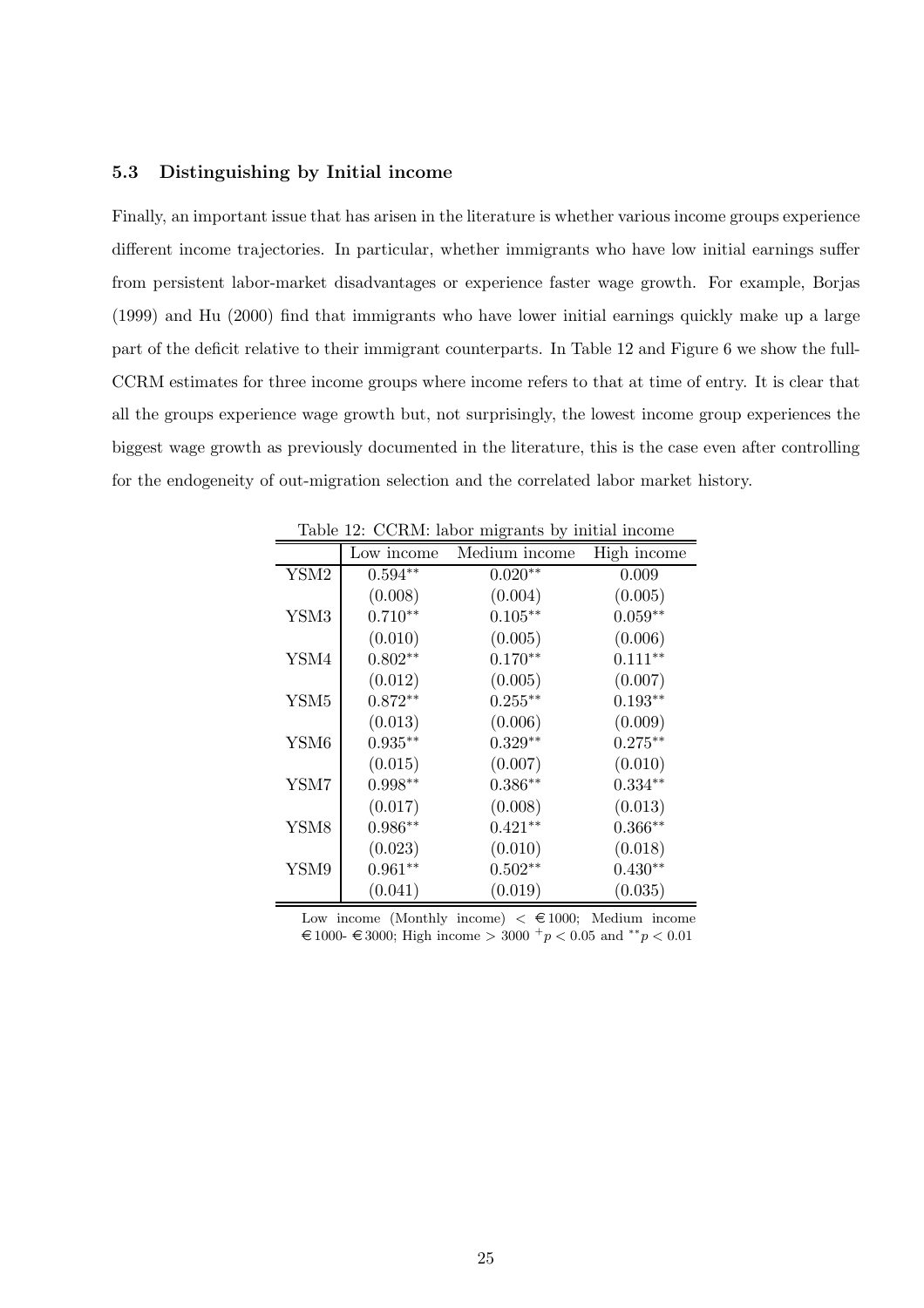

Figure 6: Wage increase by years since migration, labor migrants by initial income at entry

# 6 Conclusion

The performance of immigrants in the labor market, in particular their earnings' growth, is an important indicator of their contribution to the economy. However, examining the earnings profiles of immigrants over their migration cycle is challenging. As acknowledged in the previous literature, the non random out-migration leads to a selection bias that is hardly addressed due to a lack of data. This paper examines immigrant wage growth taking into account the out-migration selection using administrative data from the Netherlands. More importantly, we also address an additional challenge that has been overlooked in this literature namely, that out-migration might be correlated with the labor supply and earnings of immigrants. We take into account the correlation between three important factors which has not been considered before: the labor market status of the migrant, the wages earned and the out-migration decision as they can all impact on the estimated wage growth of current immigrants. Finally, we distinguish between labor and family migrants whose labor market and out-migration behaviors are different.

We follow the standard literature and treat our data as a single cross section, a repeated cross section and a panel before using the administrative longitudinal data of the full immigrant population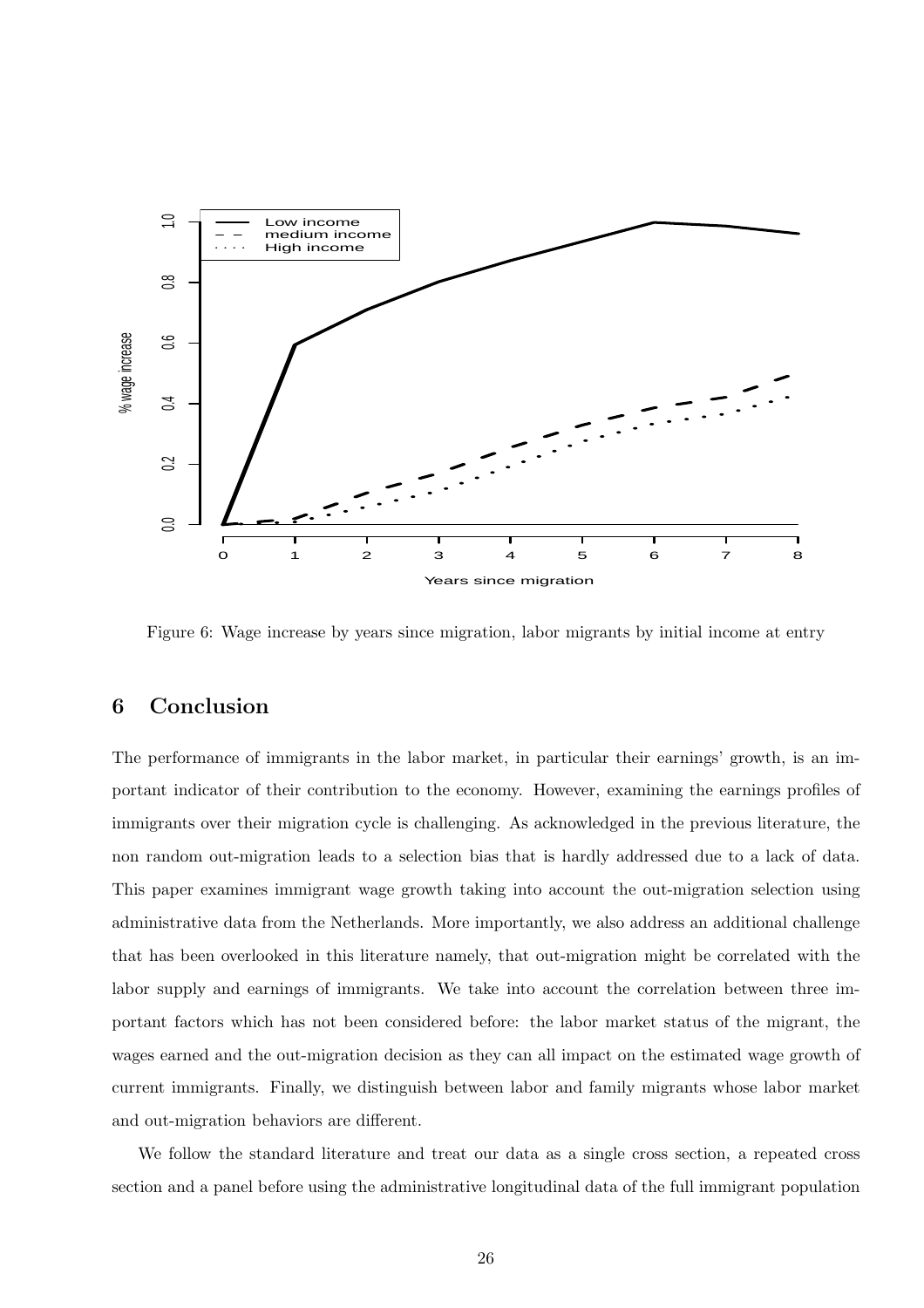to estimate a system of correlated competing risk (CCRM) models. The findings suggest that the fixed effects (FE) panel data are closest to our CCRM estimates. However, the FE model over-estimates the wage growth in the early years in the host country indicating negative selection of out-migration early on in the migration cycle, but under-estimates the wage growth in longer migration durations suggesting positive selection of out-migration taking place in longer durations. This is consistent with a story where unsuccessful immigrants leave in the first 2-3 years after arrival whilst the more successful immigrants leave later on after having met their target savings or human capital acquisition. Distinguishing between types of migrants sheds further light: the FE panel model under-estimates the wage growth of labor migrants but over-estimates the wage growth of family migrants reinforcing the dichotomy between the various immigrant groups where labor out-migrants are positively selected but family out-migrants are negatively selected. Finally, our findings also underscore that if the endogeneity of the labor supply, wages, and out-migration were ignored then estimating immigrant wage growth would be problematic and would lead to biased estimates. Indeed the endogeneity of labor supply is as important as the out-migration selection for wage estimations.

# References

- Abramitzky, R., L. P. Boustan, and K. Eriksson (2012). A nation of immigrants: Assimilation and economic outcomes in the age of mass migration. Working paper 18011, NBER.
- Biavaschi, C. (2012). Recovering the counterfactual wage distribution with selective return migration. Discussion paper 6795, IZA.
- Bijwaard, G. E. (2010). Immigrant migration dynamics model for The Netherlands. Journal of Population Economics 23, 1213–1247.
- Bijwaard, G. E., C. Schluter, and J. Wahba (2014). The impact of labour market dynamics on the return–migration of immigrants. Review of Economics and Statistics 96, 483–494.
- Bijwaard, G. E. and J. Wahba (2014). Do high-income or low-income immigrants leave faster? Journal of Development Economics 108, 54-68.
- Borjas, G. J. (1985). Assimilation, changes in cohort quality, and the earnings of immigrants. Journal of Labor Economics 3, 463–489.
- Borjas, G. J. (1989). Immigrant and emigrant earnings: A longitudinal study. Economic Inquiry 27, 21–37.